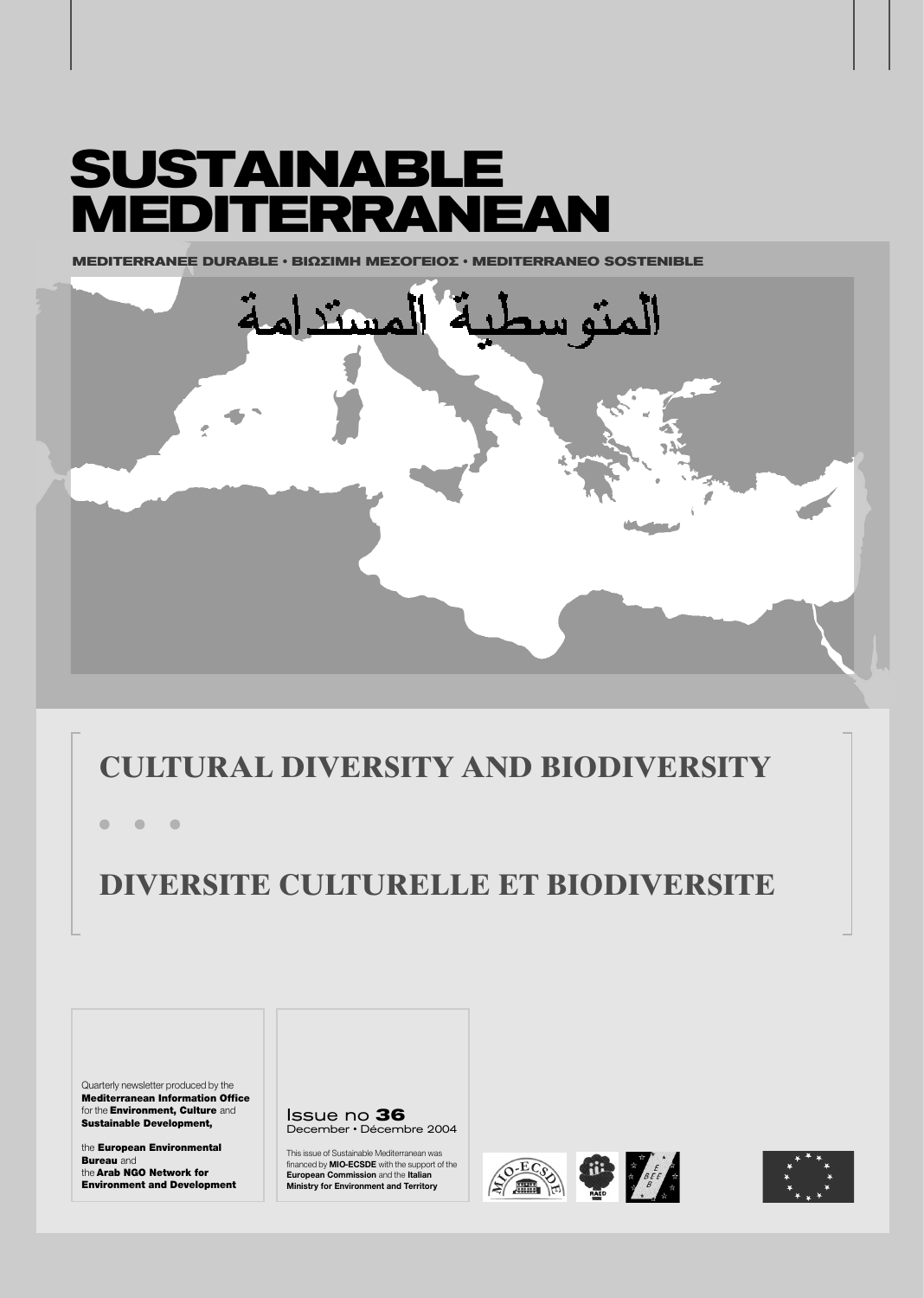D*iversity*, in most cases, is lin-<br>ked in our minds with nature as *biodiversity*, the importance of which has been widely recognised (see also relevant International Conventions). Recently, *cultural diversity* is also considered as

an asset and a major resource. The link between the two is a relatively new issue. So, the connection between *cultural diversity* and *biodiversity* starts to appear on agendas of international organisations at global level particularly after Johannesburg and after the 22nd UNEP Governing Council meeting in Nairobi (February 2003). Some countries have even mentioned the need for a convention on the issue of Cultural Diversity and Biodiversity, while the better understanding of the link between the two is more and more referred to as a prerequisite for the effective protection of both and for the promotion of sustainable development.

**EDITORIAL** 

MIO-ECSDE has recently launched a Mediterranean-wide initiative aiming for the conservation of passed and present forms of interaction between biological and cultural diversity. Bearing in mind these interactions, MIO-ECSDE proposes on the one hand the use of cultural values and assets to preserve biodiversity in the Mediterranean and promote sustainable development, and on the other to obtain for many sites in the region simultaneous protection of cultural and natural diversity and goods. The establishment of the necessary partnerships, a framework for action and the use of appropriate financial instruments are necessary.

This issue of *Sustainable Mediterranean* aims at introducing to its readers the objectives of the new MIO-ECSDE field of action on Cultural Diversity and Biodiversity and briefly present the outcomes of the *Introductory Workshop on Cultural Diversity and Biodiversity* that was co-organised by MIO-ECSDE, RAED and AOYE (Cairo, 9 December 2004).

This issue may further contribute in clarifying the concepts and critical interlinks between cultural diversity and biodiversity and stimulate fruitful cooperation among the many concerned stakeholders.

ans la plupart des cas, la *diversité* est associée dans notre esprit à la nature, sous forme de *biodiversité*, dont l'importance est largement admise (voir aussi les Conventions internationales relatives). Récemment, la *diversité culturelle* fut aussi considérée en tant qu'avantage et ressource majeure. La relation

entre les deux constitue un sujet relativement récent. C'est ainsi que le rapport entre *diversité culturelle* et *biodiversité* commence à apparaître à l'ordre du jour des organisations internationales, sur le plan mondial, essentiellement à la suite de Johannesburg et après la 22ème réunion du Conseil directeur de PNUE à Nairobi (février 2003). Certains pays ont déjà fait allusion à la nécessité d'une convention au sujet de la Diversité culturelle et de la Biodiversité, alors que l'on se réfère de plus en plus à la meilleure compréhension de la relation entre les deux en tant que condition préalable pour leur protection efficace et pour la promotion du développement durable.

MIO-ECSDE a récemment lancé une initiative recouvrant l'ensemble du bassin méditerranéen, qui vise à préserver les formes passées et actuelles d'interaction entre la diversité biologique et culturelle. Ayant à l'esprit ces interactions, MIO-ECSDE propose d'utiliser d'une part les valeurs et avantages culturels pour préserver la biodiversité en Méditerranée et promouvoir le développement durable, et d'obtenir d'autre part pour plusieurs sites de la région une protection simultanée de la diversité et des biens culturels et naturels. Pour ce faire, il est nécessaire de mettre en place les partenariats appropriés, ainsi qu'un cadre d'action, et faire usage des instruments financiers pertinents.

Ce numéro de *Sustainable Mediterranean* souhaite introduire ses lecteurs aux objectifs du nouveau champ d'action de MIO-ECSDE en matière de Diversité culturelle et de Biodiversité, et de présenter succinctement les résultats de *l'Atelier d'Introduction à la Diversité culturelle et la Biodiversité* qui a été conjointement organisé par MIO-ECSDE, le RAED et l'AOYE (Caire, 9 décembre 2004).

Ce numéro pourrait contribuer davantage à la clarification des notions et des interrelations critiques entre diversité culturelle et biodiversité, tout en stimulant une coopération fructueuse parmi les nombreuses parties prenantes concernées.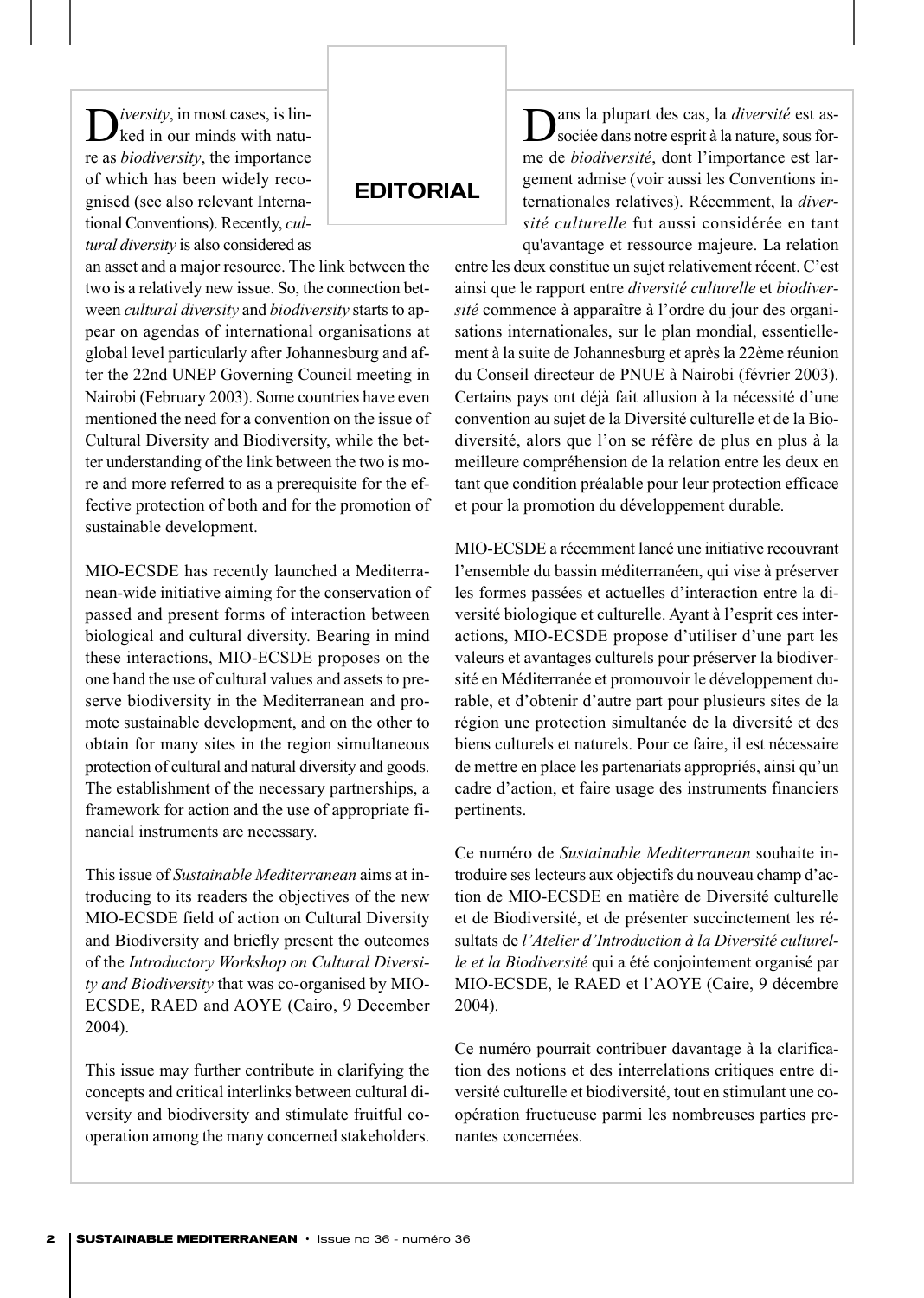**The views and opinions expressed in Sustainable Mediterranean by individual contributors do not necessarily reflect those of MIO-ECSDE or those of our sponsors.**

#### **CONTENTS**

|                                                        | <b>NO READER OF THE SIA-EMFTA PHASE 1 REPORT</b>          |
|--------------------------------------------------------|-----------------------------------------------------------|
| CULTURAL DIVERSITY AND BIODIVERSITY IN THE             |                                                           |
| <b>MEDITERRANEAN • THE MIO-ECSDE APPROACH </b> 4       |                                                           |
|                                                        | <b>THE LAUNCHING OF THE ARABIC VERSION OF THE</b>         |
| <b>PROCEEDINGS OF THE INTRODUCTORY WORKSHOP ON</b>     | <b>EDUCATIONAL PACKAGE "WATER IN THE</b>                  |
|                                                        |                                                           |
|                                                        |                                                           |
|                                                        | <b>TRAINING SEMINAR FOR EGYPTIAN EDUCATORS FOR THE</b>    |
| $\Box$ MISCELLANEOUS MEDITERRANEAN NEWS<br>15          | <b>IMPLEMENTATION OF "WATER IN THE MEDITERRANEAN"  17</b> |
|                                                        |                                                           |
| CONCLUSIONS DE LA 3EME RENCONTRE DU CERCLE DES         |                                                           |
| PARLEMENTAIRES MEDITERRANEENS POUR LE                  |                                                           |
| DEVELOPPEMENT DURABLE (COMPSUD)                        |                                                           |
| ET.                                                    |                                                           |
| DU 3EME DIALOGUE REGIONAL MEDITERRANEEN DE             |                                                           |
| <b>PARLEMENTAIRES, ONG ET AUTRES PARTIES PRENANTES</b> |                                                           |
| SUR LA PROTECTION DE L'ENVIRONNEMENT ET LES            |                                                           |
| PERSPECTIVES DE DEVELOPPEMENT DURABLE DANS             |                                                           |
|                                                        |                                                           |
|                                                        |                                                           |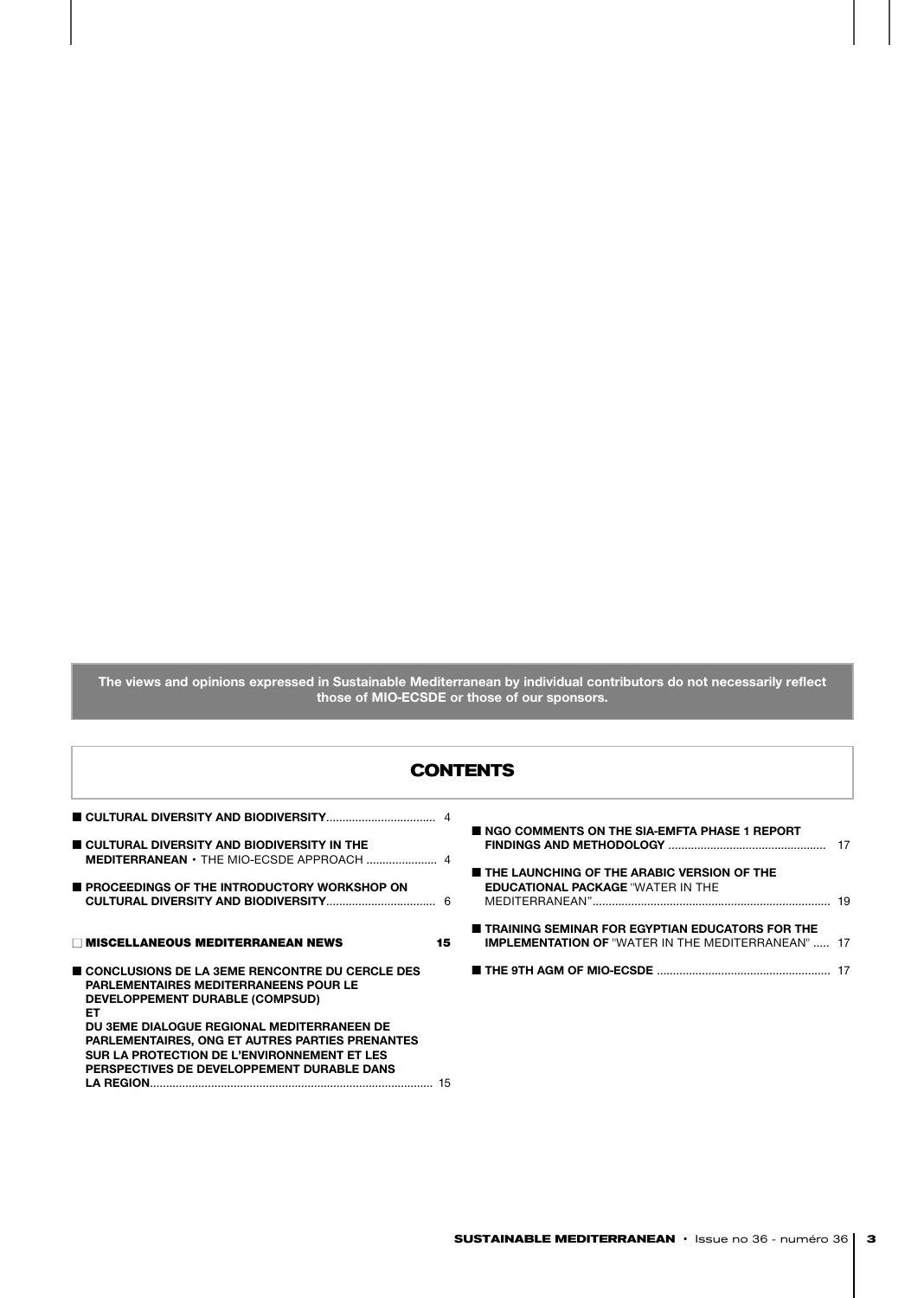#### **Links between biological and cultural diversity**

There is a strict interdependence - in time and spaceamong cultures and the natural environment in which they develop. This linkage is witnessed by the origin of the world **'culture'**itself. In fact, in Latin, the word *cultus* –or worship- is related to culture, which means **cultivation**. The words "cultivation", "tillage", "worship" and "honoring" are all related and find their roots in the natural environment.

A specific natural environment determines a definitive type of society characteristic of particular economic patterns, based on the exploitation of specific natural resources. For example, cultures developed on salt-pans are based on salt extraction, as in the case of Alava, Spain, where the A\_ana salt pans are an unusual salt mine of Roman origin featuring staggered wooden terraces on the hillside. In South Mani, Peloponnese, Greece, salt has been collected from small natural basins existing or carved in the coastal rocks since antiquity.

In providing livelihood to a society, the natural environment also becomes a source of adoration, awe and respect. It finds its expressions in the wide ranging variety of rituals, religions, languages, dances, music, songs, tales, myths, pictorial art, etc. Thus, the natural characteristics of the environment influence lifestyle, philosophy, emotions, and the spirituality of the various peoples. Studies have shown that wherever biodiversity is rich, there is also a higher variety of cultures and languages (dialects included).

In its turn, each type of society forges in a differentiated way the landscape, modifying it more or

less, depending on the level of technology reached. The devices used to facilitate the organization of social life and the exploitation of natural resources also form tangible expressions of culture. The various systems of canals (the North African *quanats* or the underground canals of Siena in Italy), from the simplest forms to the more sophisticated ones, are good examples of tangible components of the water culture of the past as also are various types of aqueducts, dams, pile works, all kinds of water mills, roads, wells, drills, terraced fields, etc.

Interactions between humans and their environment are quite many and go back to the dawn of humanity. They are more or less permanent. It is a fragile balance in perpetual evolution. All the more fragile at the dawn of globalization and its dominating culture whose model, in spite of constant scientific progress, is unable to ensure protection of the environment, peace and economic security for all and/or social equity (the pillars of sustainable development) but, on the contrary, widens the gap between the richest and the poorest, the latter being all the more numerous.

Profit, as a virtue, has to a large extent, replaced wisdom and respect for nature. We misuse nature and, as a consequence, its resources are drastically depleting. We have become strangers to nature resorting to expensive technology to solve problems. Technology, in its turn, often needs incredible amounts of energy or has a dreadful impact on nature. This vicious circle is making us drift further away from nature and sustainable development.

#### **Some definitions**

Culture: Manifestation of human existence (foods, tools, laws, art, music, myths etc.) transmitted from one generation to the next.

**Cultural diversity** is the expression of multiple forms of adaptation, characterized by history, ethnic origin, language, spirituality, knowledge, technology, creativity, artistic expression and ethical values, which together form the common patrimony of humanity. (Cultural Diversity, Environment and Sustainable Development. Juan Mayr-Jan.2003).

**Biodiversity** refers to the diversity of genes, species and ecosystems and their interrelations.

**Diversity** is the degree or difference between the components of a system.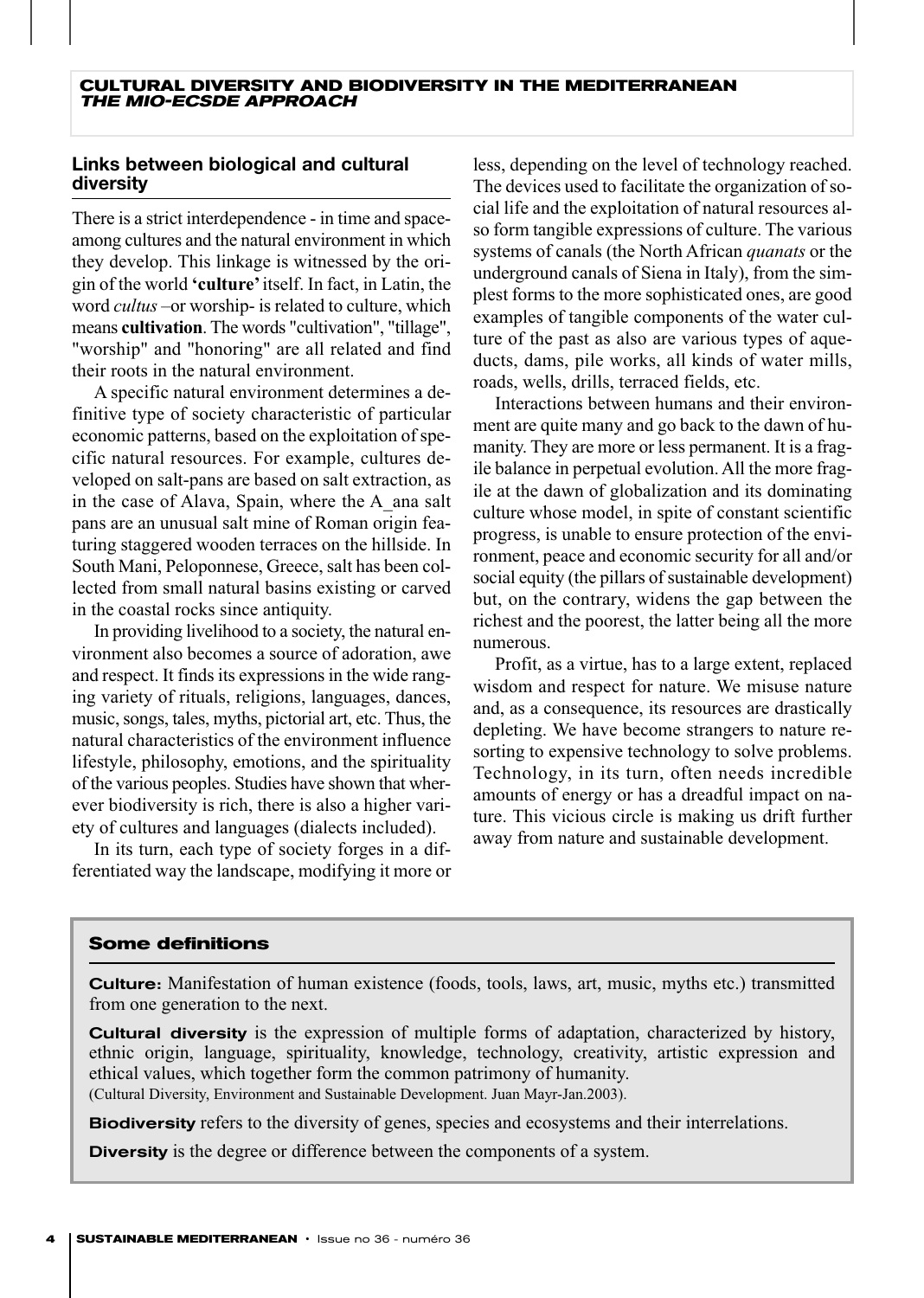#### **Promoting cultural diversity conservation on the way to sustainable development.**

Today the close interaction between cultural diversity and biological diversity is a worldwide acknowledged fact. During the World Summit on Sustainable Development (WSSD), culture was proposed as the fourth pillar of sustainable development along with social stability, economic viability and protection of the environment.

At the 22nd Governing Council/Global Ministerial Environment Forum (GC/GMEF, February 2003), UNESCO was entrusted a mandate to promote and preserve a fruitful diversity of cultures and collaborate with UNEP and relevant stakeholders, on the state of current work and possible developments on environment and cultural diversity, with particular attention to human well being.

Besides the importance of biodiversity to nature's health and therefore to ours, these Fora have recognized that cultural diversity is by itself also very important. Each culture holds a specific knowledge on a specific place. This specific knowledge can give answers for the benefit of the entire humanity and contribute to its survival. Traditional and indigenous cultures which have been developed closer to nature can teach us a lot: wise use of natural resources, forgotten properties of plants and animals, alternative solutions, respect for nature and many of its features that we have lost. Traditional knowledge is often enshrined in songs, tales, dances, music and rituals. We must study the multiple expressions of it and secure this precious knowledge often existing only in oral form. Significant effort is being made in preserving languages and dialects, many being in direct danger of extinction, but also in reviving them as part of the overall traditional culture of each place and making young people proud of it in order to use it.

#### **Linking traditional knowledge and modern needs**

Traditional and indigenous cultures being closer to nature and more respectful towards it, can offer to our modern civilization practical knowledge on managing our resources in a more sustainable way.

In order to find sustainable solutions for many environmental problems respecting both the needs of people and nature, we have to understand better cultural (intellectual, moral, spiritual and social) interactions with the management of natural resources and their evolution throughout centuries.

Water, the common vital element in all cultures is a distinctive example. Understanding why and how diverse beliefs and practices have evolved, yields precious lessons for today's urgent need to move towards a sustainable global water culture. To this purpose scientific and archaeological knowledge combined with an open dialogue on vital cultural functions of water (or any other natural resource) among experts, practitioners, indigenous people and the general public should be promoted and supported.

Lessons coming from oral traditions or old practices can support a wide array of modern disciplines proposing viable interactions among humans and their environment, such as environmental architecture, bioclimatic architecture and ecological design. Moreover, they can provide good examples related to the sustainable management of natural resources that may be useful for many human activities, including organic agriculture, soil use, water and waste management etc.

Environmental archaeology, a relatively new discipline, can be supportive of this process. Through the analysis of archaeological data in relation to earth morphology, climate, flora, fauna and natural resources for the studied territory environmental archaeology's main objective is to assess the evolving interactions among man and the environment in different eras. This type of research allows us to learn from the past through many paradigms of balanced coexistence and management of natural resources that could be recuperated in our days and whose application, eventually amplified and ameliorated through available modern technologies, could solve or help us avoiding some of the problems of our days. Even examples of major mistakes and catastrophes happened in the past can be instructive in this process.

#### **The MIO-ECSDE position and proposal on approaching the Cultural and Biological Diversity issue**

MIO-ECSDE interest on Cultural and Biological Diversity is in line with the joint efforts of UNESCO and UNEP mentioned above and focuses on the Mediterranean region.

Through this initiative MIO-ECSDE intends to encourage the creation of a pool of interested organizations, institutions, universities and individual experts and scientists around the Mediterranean in order to register and study the various forms of in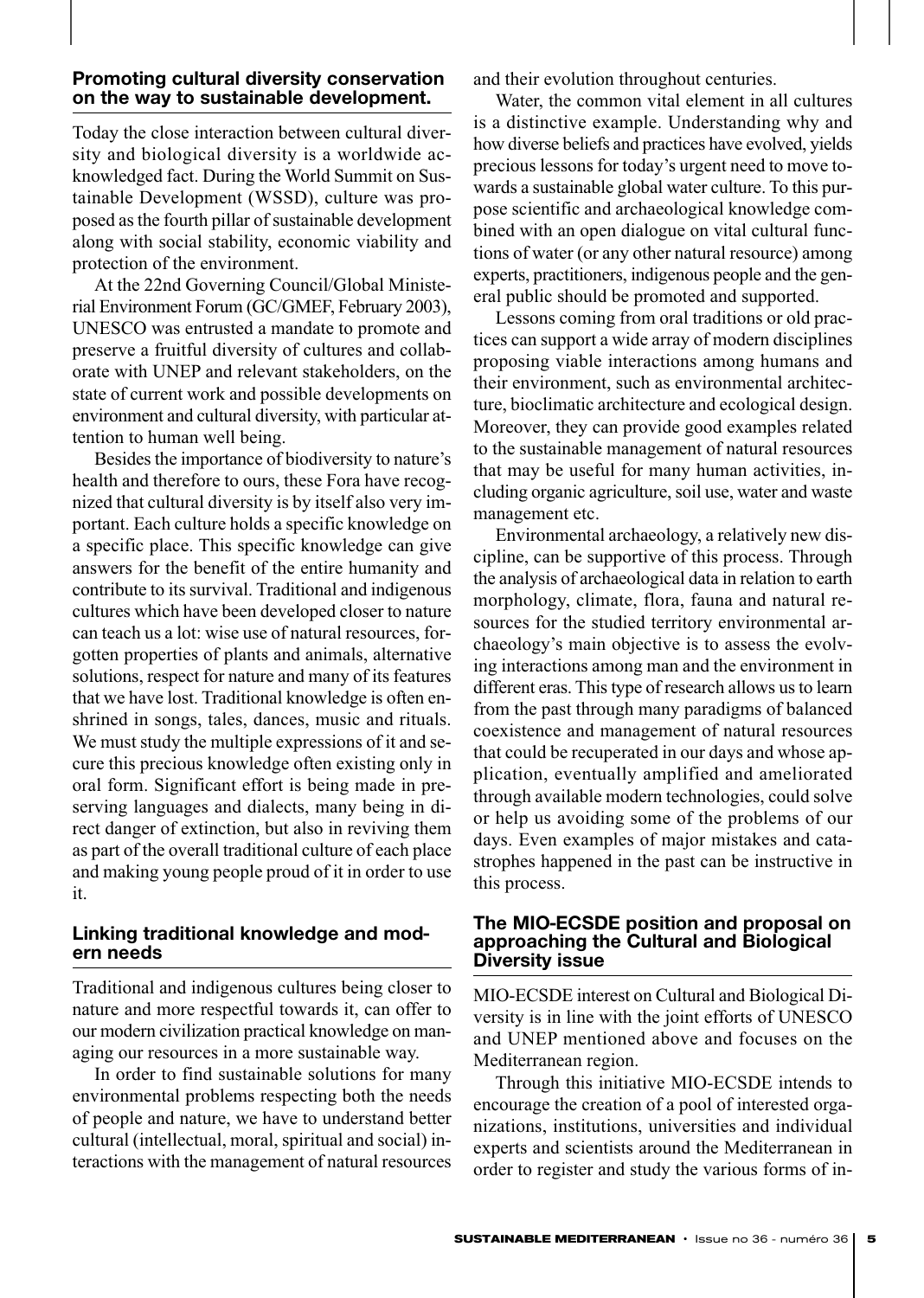teraction between culture and biodiversity in the Mediterranean countries, collect interesting examples and propose ways in which these interactions can best contribute to the conservation of biodiversity and the promotion of sustainable development.

The MIO-ECSDE extended NGO network provides a common basis and gives us the ability to join our efforts, exchange experiences easily and carry out a comparative study in the Mediterranean. Our region, the cradle of western civilization, gave birth to numerous cultures and thus can provide us with lots of examples of how civilizations of the past coped with environmental problems and how their behavior and development choices affected or not the environment.

The introductory workshop on Cultural Diversity and Biodiversity, held in Cairo (December 9th 2004), a city with a rich cultural heritage, aimed to:

- present to the MIO-ECSDE member-NGOs these complex and interesting issues through selected presentatiosn by invited experts from Egypt, Greece and Spain,
- to trigger a discussion on ways to approach this subject,
- to set a series of questions like: Are you aware of relevant examples in your coun
	- tries' culture? Do relevant programs exist in the various Mediter-
	- ranean countries?

Do Universities or other research institutes work on these issues in your country and what is their approach?

Is there relevant interest in the state authorities of your countries?

Based on the outcomes of this introductory workshop, we propose to start a survey identifying already existing sustainable development practices that present a strong cultural dimension in which our NGO Members are directly involved or are aware of.

Based on this we can examine case studies of cultural and biological diversity interactions practiced at present or in the past and extract good practices and methods that can be applied in modern societies. The results of this initial survey can form the background of a Major Conference on Culture and Biodiversity to be organized at Mediterranean level with the support of UNESCO, UNEP, the French and/or the Greek government and eventually other Governments, provided that adequate funds can be raised.

The wide spectrum of interactions between culture and biodiversity makes it necessary to rely on a multidisciplinary approach while conducting our research.

To this purpose it is considered extremely important to improve the cooperation of MIO-ECSDE with experts in various relevant sectors and disciplines, including environmental archaeologists, environmental architects as well as other cultural and artistic institutions and stakeholders

Longer-term objectives of our joint efforts could include:

- the creation of a 'map on diversity', based on an inventory of existing information on cultural diversity and biodiversity interactions in the region highlighting also the most threatened forms of diversity and their causes.
- the creation of a Circle of NGOs and experts working on the issue of Culture and Biodiversity and its various aspects e.g. environmental archaeology, bioclimatic architecture, etc.
- the promotion of the value of traditional and indigenous cultures to the public, especially to young people, through the organization of a series of cultural activities and events in the region based on traditional and/or forgotten practices with a positive effect on the environment.

*"Cultural diversity – as a source of innovation, creativity and exchange – is humanity's guarantee for a mutually enriching and sustainable future. As such, it ranks alongside biodiversity as a key means of securing the sustainability of every form or expression of development, tangible and intangible. Together, cultural diversity and biological diversity hold the key to ensuring resilience in both social and ecological systems (…).*

*However, few people still appreciate the degree to which biological and cultural diversity are interconnected. Common actions for safeguarding both forms of diversity have to be undertaken, through a comprehensive approach based on the understanding that cultural and biological phenomena should not be dissociated, as it is too often the case."* 

Excerpts from: UNESCO Background document for the high-level Roundtable on Cultural Diversity and Biodiversity for Sustainable Development, WSSD, Johannesburg 3 September 2002.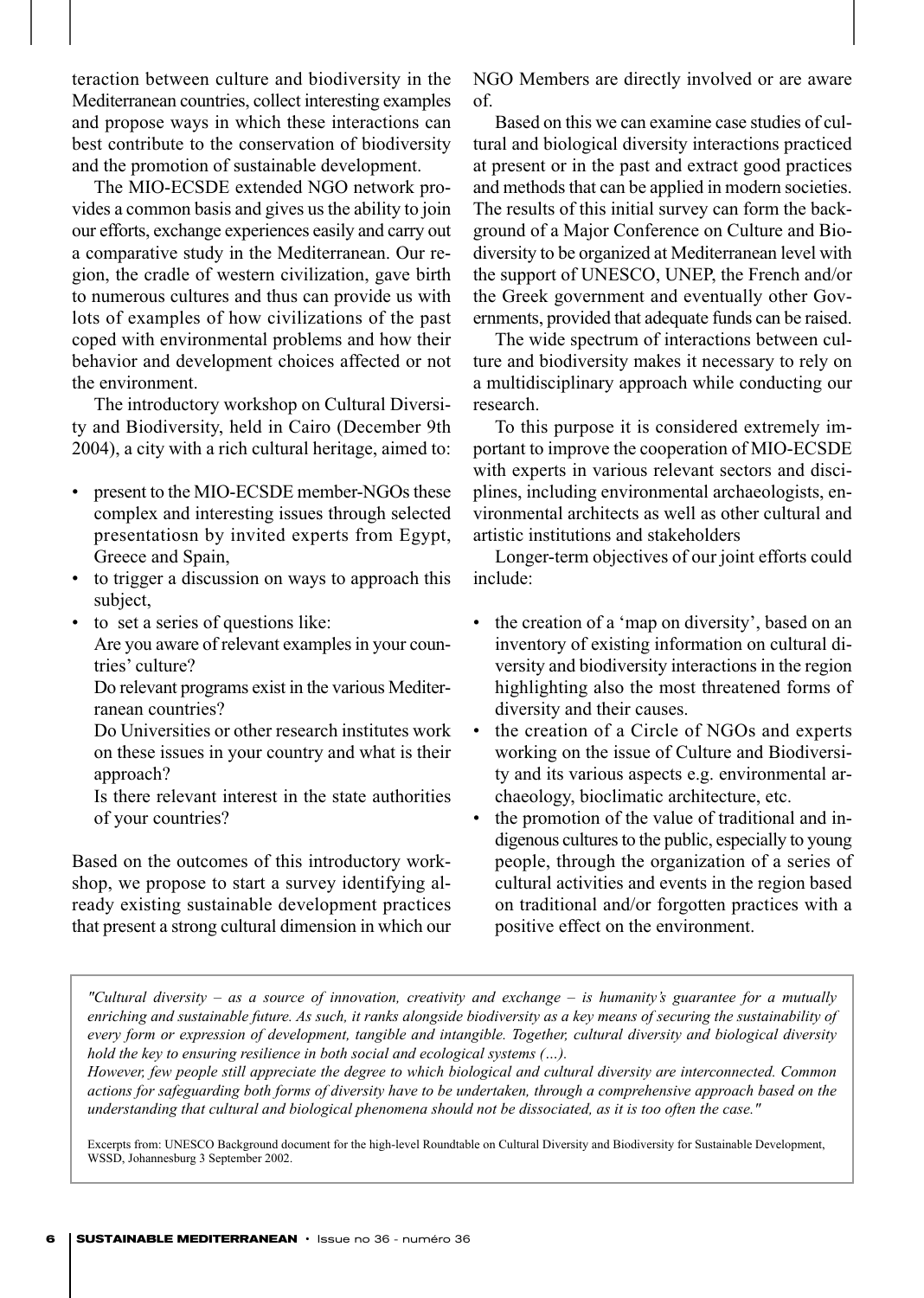#### **PROCEEDINGS OF THE INTRODUCTORY WORKSHOP ON CULTURAL DIVERSITY AND BIODIVERSITY**

#### **9 December 2004, Cairo, Egypt**

 $\Gamma$  he introductory Workshop on Cultural Diversity and Biodiversity was organized by MIO-ECSDE in cooperation with AOYE and RAED in Cairo on the 9th of December 2004. It was attended by 24 participants, mainly representatives of MIO-ECSDE member organizations and experts from 11 different Mediterranean countries.

The general objectives of the introductory workshop were to:

- Present the complex and critical correlation between cultural and biological diversity through selected examples by MIO-ECSDE and invited experts;
- Trigger a discussion on ways to approach effectively this subject;
- Come out with a series of proposals for a more active involvement of MIO-ECSDE members in this issue;

Prof. M. Scoullos, Chairman of MIO-ECSDE, introduced to the participants the subject of the workshop and set the general framework for the discussion to follow.

The importance of lessons coming from local, traditional, and/or forgotten practices, manifestations of the mutual interaction between man and its environment, was at the focus of the presentations.

Barbara Tomassini, Programme Officer at MIO-ECSDE presented two relevant case studies, the Mediterranean Salinas and the watermills of Dimitsana (Greece) which have been transformed in an open-air museum.

The role of Environmental Archaeology was presented by Ms. Lilian Caralli, Associate Professor of Prehistoric and Environmental Archaeology at the University of Athens, Faculty of Letters - Department of Archaeology, expert in the field. Through a study of the evolving interactions between man and its environment major environmental mistakes and disasters caused by humans can be pointed out and serve as lessons for future interventions while successful paradigms on the balanced coexistence between man and nature can be eventually recuperated, 'reinvented' and applied to solve modern environmental problems.

Prof. Carmen Alfaro from the University of Va-

lencia, expert of ancient history, presented as a relevant example of biological and cultural diversity interaction an economic practice of antiquity consisting of the use of the sea mollusk "murex" to produce purple, a pigment extensively used for luxury textile dyeing.

Finally, the contribution provided by traditional and indigenous practices to modern disciplines, proposing viable interactions among humans and their ecosystems, such as environmental and bioclimatic architecture, ecological design etc. was highlighted by Dr. Dimoudi, Civil Engineer, expert on energy saving from the Greek Ministry of Environment, Physical Planning and Public Works in her presentation on the sustainable design of settlements.

The second part of the workshop was dedicated to investigate the opinion and interest of participants on the issues presented and eventually to come out with some proposals for action.

#### **General acknowledgments**

- Recognition of existing clear and strong links between Biological and Cultural diversity that should be further promoted as an asset for the Mediterranean potential.
- Importance of conserving present and past expressions of Biological and Cultural diversity interactions as potential sources of good practices for modern times.
- The concept of *bio-cultural diversity* should be promoted as a transversal and key issue in all sectors and fields relevant to Sustainable Development.
- MIO-ECSDE intervention on the issue, especially at Mediterranean level, should be enhanced. This intervention shall be based on the main means available to the MIO-ECSDE Federation, i.e. extensive networking, information, demonstration and political pressure.
- Education is a basic means for promoting the integrated concept of bio-cultural diversity. It was proposed to emphasize the bio-cultural diversity in the MEdIES Initiative.
- Art is one of the vehicles to motivate people towards the protection of bio-cultural diversity.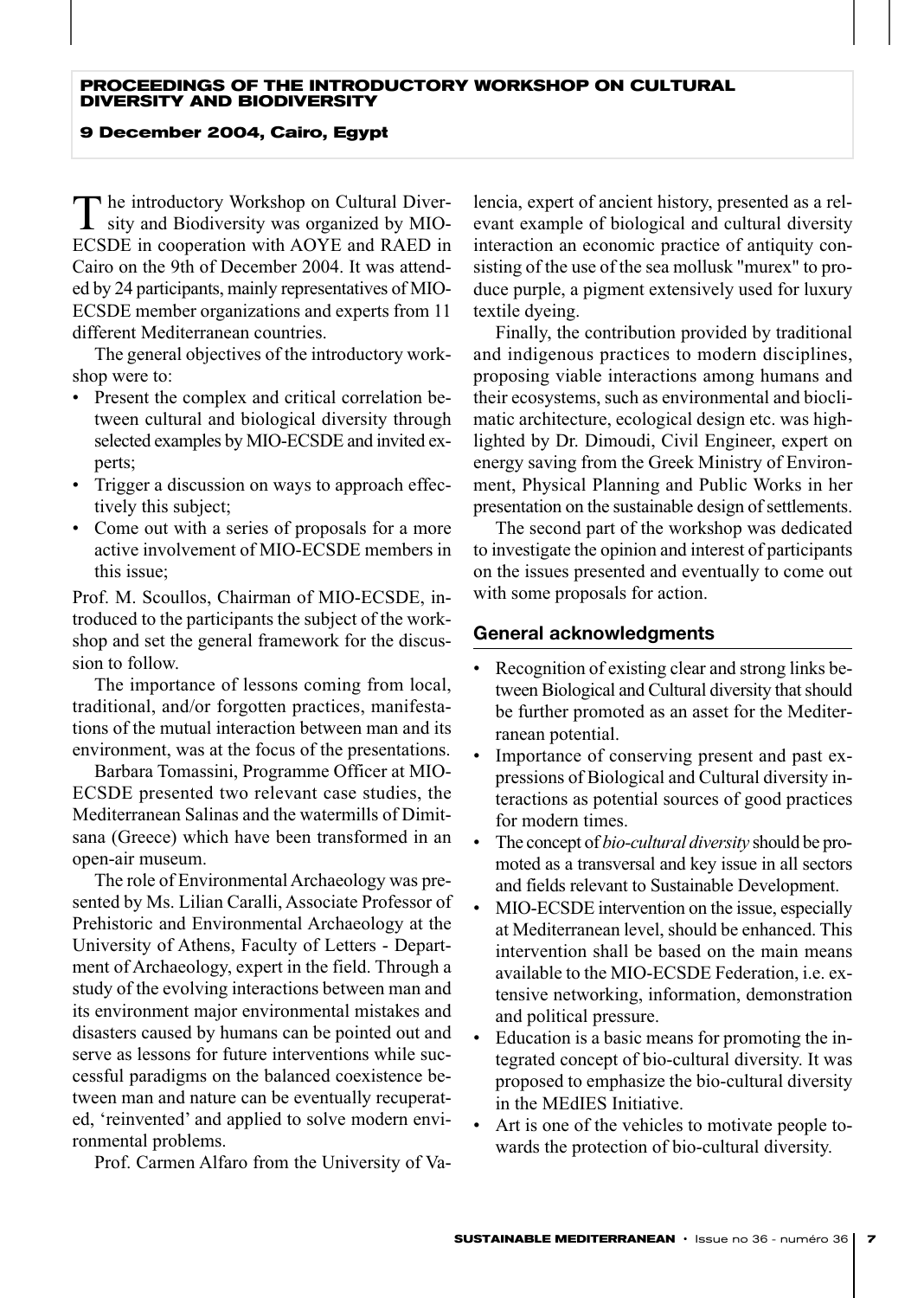#### **Framework of action for a MIO-ECSDE approach to biological and cultural diversity**

- Sensitization of NGOs and grass-roots organizations working mainly on environmental issues about cultural topics and, vice-versa, sensitization of cultural institutions and groups about environmental issues.
- Awareness raising of the public through the organization of new cultural projects presenting an environmental dimension and of campaigns directed to highlight the importance of protecting bio-cultural diversity.
- Information and sensitization of decision-makers on the issue.
- Intervention at legislative levels (international, regional and national) so that the protection of bio-cultural diversity can become an integral part of existing and future laws or policies.

#### Future steps

- Formation in the near future of a critical group of experts within the MIO-ECSDE network working on the issue. This could include MIO-ECSDE members already active or interested in getting more involved in bio-cultural diversity issues, experts and other stakeholders working in relevant fields (i.e. environmental archaeologists, historians, architects, engineers etc.).
- Drafting an action plan for the MIO-ECSDE approach to bio-cultural diversity in the Mediterranean.
- Fund-raising in order to secure adequate funds to start activities and interventions. Several funding agencies have been named and they will be contacted accordingly as soon as a full MIO-ECSDE proposal will be shaped.
- Building partnerships with business to raise a part of the funds.
- Building partnership with local authorities in order to promote actions or simple projects at local level.
- Identification and collection of good practices from the past or present about the interaction among biological and cultural diversity that could be further promoted or transferred in the region as good models. The year 2005 could be dedicated to this task and to the production of a list of such practices identified in the various countries of the Mediterranean and eventually also in other regions of the world with potential interest for the Mediterranean.
- Organization of a big conference, possibly in 2005, during which good practice examples gathered at regional and international levels could be presented to relevant stakeholders, including politicians and legislators, NGOs and grass-roots groups, the business sector etc. The MIO-ECSDE approach to biocultural diversity would be presented in this occasion to International Organizations and potential funding agencies invited to attend the conference.
- The scope of the conference could be broader, i.e. including examples and practices related to many different bio-cultural issues or limited to specific selected themes (i.e. environmental archaeology and ancient practices related to soil use and agriculture; particular products that present clear connections among environmental and cultural features; tourism and the promotion of regional development through alternative and 'green' tourism activities -eco-tourism, agro-tourism etc- based on the conservation of local bio-cultural diversity features). The working group on bio-cultural diversity will elaborate further on this point and propose a suitable structure for the conference.
- Organization of projects and activities able to promote awareness raising and sensitization of the public on bio-cultural diversity at country or regional levels.

It was proposed to start with simple, low budget projects having though a high visibility. One of these could be the promotion of viable codes of conduct related to the organization of big cultural events (festivals and others) that might produce severe impacts on the environment and cultural/historical heritage of the places in which they are hosted and the realization of awareness raising activities to inform the public on how to behave more sustainably in these circumstances.

A second immediate intervention for MIO-ECSDE is to promote the use of protected areas with considerable natural interest to safeguard simultaneously also the cultural heritage and vice-versa.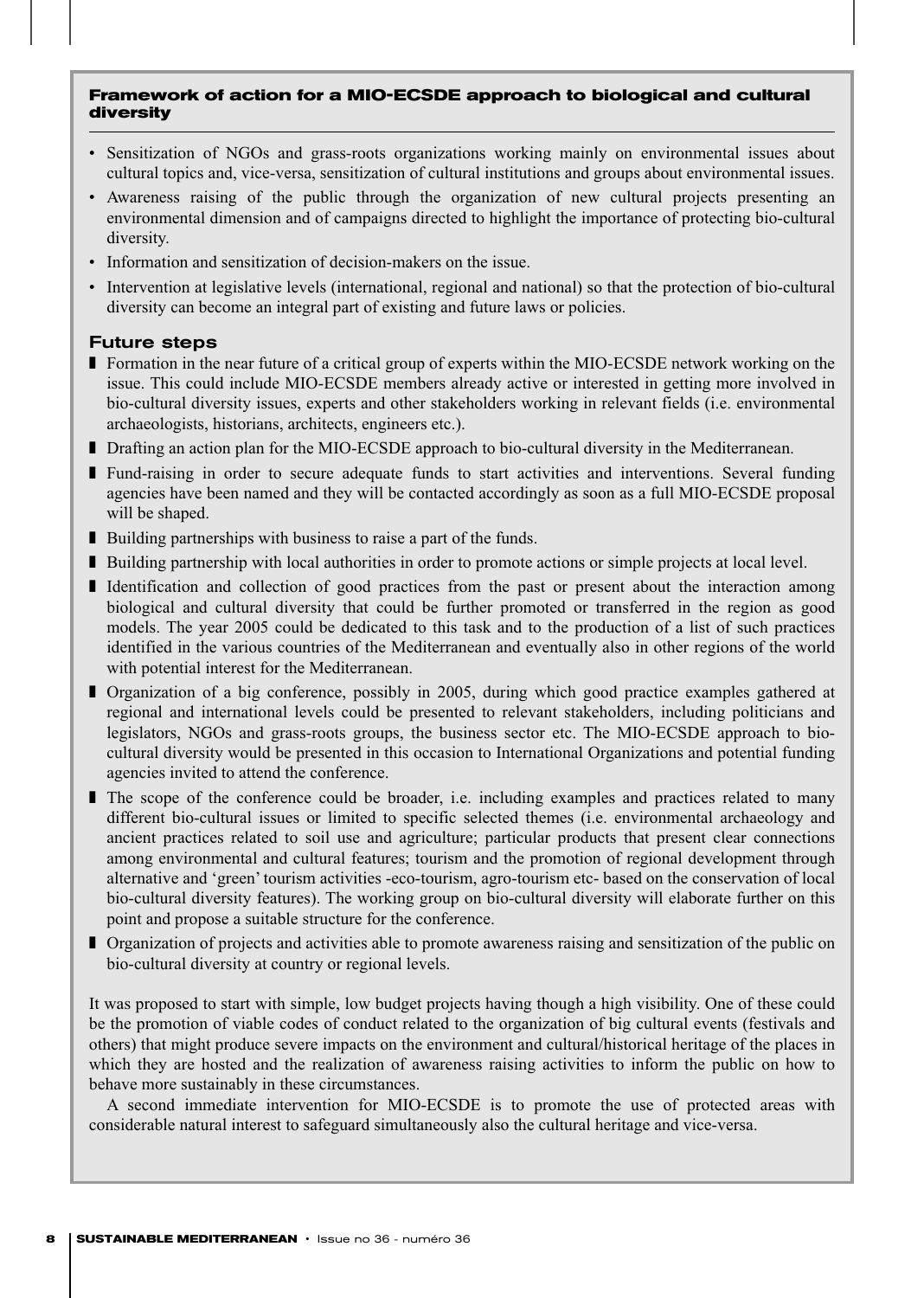#### **CONCLUSIONS**

### **DE LA 3EME RENCONTRE DU CERCLE DES PARLEMENTAIRES MEDITERRANEENS POUR LE DEVELOPPEMENT DURABLE (COMPSUD)**

ET

#### **DU 3EME DIALOGUE REGIONAL MEDITERRANEEN DE PARLEMENTAIRES, ONG ET AUTRES PARTIES PRENANTES SUR LA PROTECTION DE L'ENVIRONNEMENT ET LES PERSPECTIVES DE DEVELOPPEMENT DURABLE DANS LA REGION**

- **1.** La *3ème Rencontre du Cercle des Parlementaires Méditerranéens pour le Développement Durable (COMPSUD)* et le *3ème Dialogue Régional Méditerranéen de Parlementaires, ONG et autres parties prenantes sur la Protection de l'Environnement et les Perspectives de Développement Durable dans la Région* ont été organisés le 12-13 Octobre 2004 à Istanbul, Turquie (Université Kadir Has).
- **2.** 18 Membres de Parlements Nationaux et politiciens de 12 pays Méditerranéens (Membres et non de l'UE), 29 représentants d'ONG de 15 pays Méditerranéens et 7 journalistes de 7 pays Méditerranéens ont participé à ceux rencontres.

Le nouveau group dirigeant (Board) du COMP-SUD a été élu pour une période de 2 ans et comprend : SE M. N. Georgiadis (Grèce) et SE Prof. Dr. H. Rezkanna (Egypte) respectivement comme président et co-président, tandis que les nouveaux membres du Groupe Dirigeant sont SE Dr. Y. Abu- Safieh (Palestine), SE M. A. Zaidi (Maroc), SE M. K. Al-Rassi (Liban) et SE. M. Yasar Yakis (Turquie).

- **3.** MP et ONG ont reconnu les efforts, les initiatives et les progrès actuels dans la protection de l'environnement et la promotion du développement durable dans la région et dans leur pays. Cependant, il a été aussi reconnu que la dégradation de l'environnement et de la biodiversité, plusieurs types de pollution ainsi que la pauvreté et l'absence de paix, qui sont des conditions tout à fait importantes pour l'état et le partage des ressources naturelles, représentent encore les problèmes majeurs dans la Méditerranée.
- **4.** Pour cette raison le travail du COMPSUD et du Dialogue Régional *de Parlementaires, ONG et d'autres parties prenantes sur la Protection de l'Environnement et les Perspectives de Développement Durable dans la Région* qui ont été inaugurés il y a deux ans, sont encore très importants et peut être même plus

nécessaires aujourd'hui qu'avant. En d'autres mots, il a été décidé de maintenir et de renforcer le dialogue entre les MP et la Société Civile, surtout pour les questions régionales. Cependant, si nous voulons observer des progrès tangibles, ces dialogues devraient être effectués aussi au niveau national et même local.

C'est là la responsabilité des MP, ONG et d'autres acteurs dans chaque pays et MIO-ECSDE et GWP-Med sont prêts à faire tout le possible pour supporter et faciliter ce processus.

- **5.** Pour renforcer l'efficacité de l'intervention du COMP-SUD il est aussi nécessaire d'en améliorer le profil et la visibilité. Il a été proposé d'adresser les Présidents des Parlements dans la région pour les informer de l'existence du COMPSUD et de ses dialogues dans le but d'avoir de leur côté le maximum support possible et la volonté d'y participer.
- **6.** Parmi les instruments qui peuvent aider les MP et les ONG dans ce but au niveau national et régional sont inclus :
	- la présence d'information sur l'existence de Commissions Nationales pour le Développement Durable et sur leur fonction.
	- la récolte de bons exemples relatifs à l'organisation de dialogues dans les divers pays.

Les participants se sont engagés à recueillir ce genre d'information dans leur pays et à la communiquer au Secrétariat. En suite cette information en forme d'un petit livre ou d'un CD-Rom sera mise à disposition des parties prenantes dans la région pour en favoriser la sensibilisation.

- **7.** Pour rendre plus effective l'intervention politique du COMPSUD et du Dialogue dans les majeurs processus déjà en place des recommandations ont été formulées (Voir Appendice I).
- **8.** Le Dialogue a convenu de préparer une résolution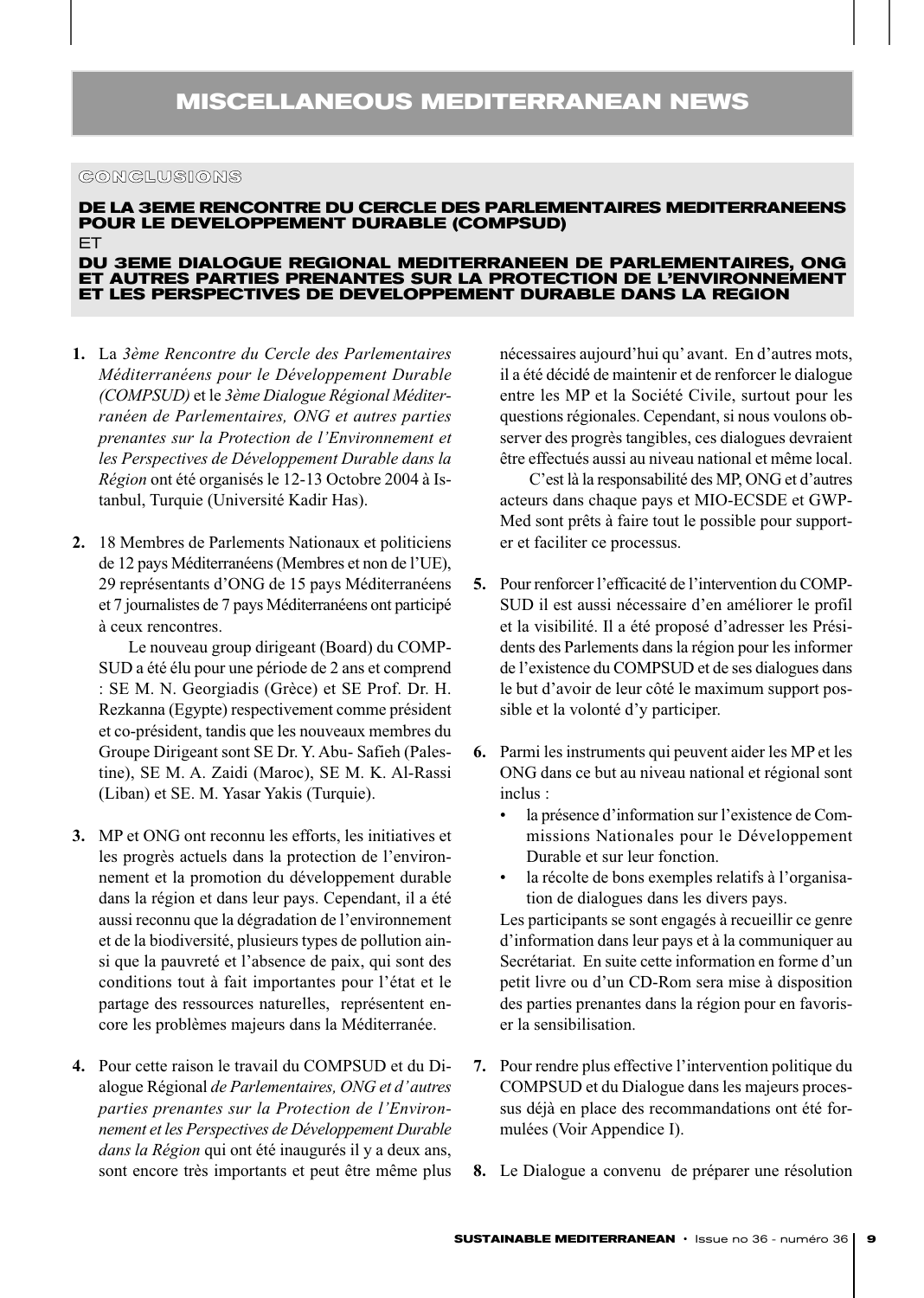adressée en particulier à un de ces processus, le Partenariat Euro-Méditerranéen (Voir Appendice II). Le Président et le Secrétariat ont été autorisés à faire tout le nécessaire pour présenter ces recommandations aux parties relevantes.

- **9.** Il a été aussi suggéré de supporter la promotion du Développement Durable dans la région à travers :
	- la facilitation de l'accès des journalistes et des autres Parties prenantes à l'information sur les thèmes environnementaux et relatifs au développement durable dans la Méditerranée.
	- la formation des capacités à tous le niveaux et la promotion de méthodologies plus efficaces.

Dans ce but MIO-ECSDE est prêt à faire dans sa page web les liens nécessaires avec toute une série de parties recueillant et traitant l'information.

**10.** Il a été reconnu que l'augmentation de la sensibilité sur les thèmes méditerranéens relatifs à l'environnement et au développement durable dépendent non seulement des journalistes mais aussi – et peut être en mesure majeure- des propriétaires des medias et des éditeurs qui ont des critères différents, surtout commerciaux et politiques, de choix et présentation de l'information.

Les forces du marché sont toujours importantes. Cependant, il faut qu'un cadre légal adéquat soit en place pour qu'elles soient utilisées dans une manière productive. Le COMPSUD cherchera à promouvoir la coopération avec les journalistes et les medias et contribuera à mettre en place le nécessaire cadre légal.

**11.** Il a été décidé que les MP seront assistés où possible, directement ou indirectement, dans leur training, sensibilisation et développement à travers la facilitation de Dialogues Nationaux. En plus, des efforts coordonnés par les MP assistés par COMPSUD dans les domaines de l'éducation et de la législation sont aussi nécessaires dans le but d'intégrer les concepts de Développement Durable et de citoyenneté responsable et à les promouvoir au niveau national.

Concernant l'organisation de la prochaine (4ème) Réunion du COMPSUD celle-ci sera organisée au Liban, par invitation officielle du Parlement National du Liban, tandis qu'il y a eu une invitation à organiser la 5ème Réunion du COMPSUD en Israël en 2006, proposition qui a été acceptée en principe.

#### **Appendice I :** Décisions du COMPSUD et Recommandations du Dialogue

Pour rendre plus efficaces les interventions politiques du COMPSUD et des membres du Dialogue dans les processus existants dans la Méditerranée il a été recommandé de

- **1** Préparer dans le futur immédiat un document de strategie commune à présenter au PNEU/PAM dans le cadre des préparatifs de la Stratégie Méditerranéenne pour le Développement Durable (SMDD).
- **2** Intervenir au niveau Euro-Méditerranéen (Processus de Barcelone) pour assurer que la SMDD soit prise en considération dans les décisions sectorielles (agriculture, énergie, etc.) du Partenariat. Dans ce but il a été prévu d'intervenir dans les proches événements /réunions tels que:
	- a Le Concile de demi-terme des Ministres des Affaires Etrangères du Partenariat Euro- Méditerranéen (PEM) qui aura lieu le 29-30 Novembre aux Pays-Bas.
	- b La Réunion Barcelone VII des Ministres des Affaires Etrangères du PEM qui aura lieu en Mai 2005 au Luxembourg.
- **3** Se relier au Décennie des Nations Unies concernant l'Education pour le Développement Durable et la Stratégie UNECE sur l'Education pour le Développement Durable (EDD). Le COMPSUD participera aux réunions programmées par MIO-ECSDE et à d'autres réunions régionales (Méditerranéennes) sur l' EDD. Cette intention sera présentée à Genève le 14 Octobre lors de la réunion de l'UNECE et en d'autres fora relevants.

Les interventions politiques de ce type sont essentielles pour intégrer le concept de Développement Durable dans les processus régionaux et nationaux.

L'expérience montre que la politique pour l'environnement et la durabilité peut être promue plus facilement au niveau national à travers des mécanismes de 'solidarité environnementale', c'est-à-dire à travers des bonnes pratiques promues à partir du niveau régional ou sous-régional jusqu'au niveau national et local.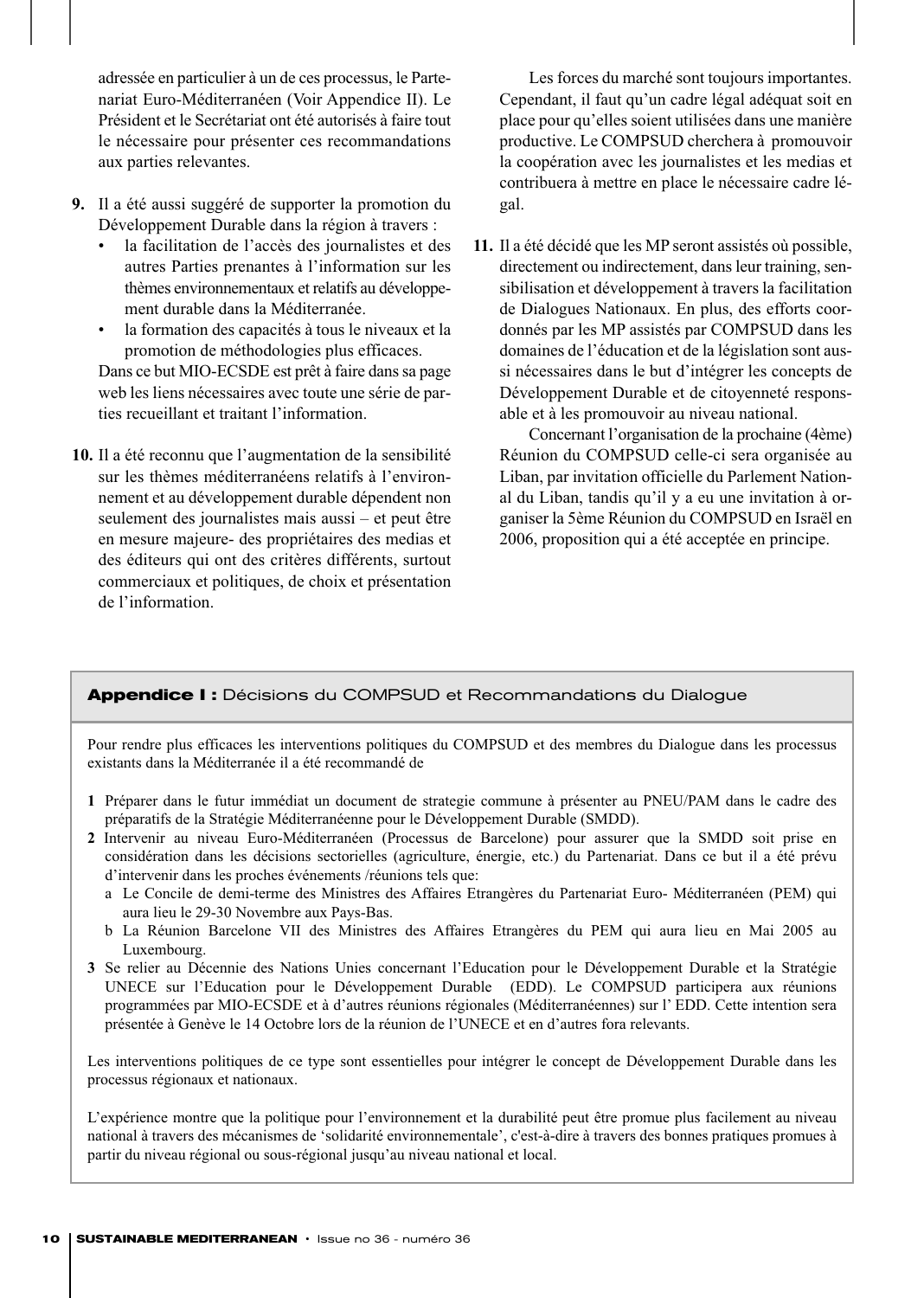**Appendice II :** La Résolution du Dialogue adressée aux Ministres des Affaires Etrangères du Partenariat Euro-Méditerranéen en vue de leur rencontres

- **a** La Réunion de demi terme qui aura lieu le 29-30 novembre 2004 à Le Hague
- **b** La Réunion Barcelone VII des Ministres des Affaires Etrangers du Partenariat Euro-Méditerranéen (PEM) qui sera organisée en Mai 2005.

Le Dialogue presse les Ministres des Affaires Etrangères du PEM à exprimer clairement leur support aux Objectifs de Développement du Millénaire (ODM) et à la future Stratégie Méditerranéenne de Développement Durable (SMDD) au sein des conclusions formulées dans leur réunions de demi terme aux Pays Bas et de Barcelona VII en Mai 2005.

Le Dialogue presse le Partenariat Euro-Méditerranéen à lancer à Barcelone VII un cadre régional facilitant la réalisation au niveau national des Objectifs de Développement du Millénaire (ODM) et à s'engager formellement à déraciner complètement la pauvreté affligeant 100 millions de citoyens des Partenaires du Sud.

Le Dialogue considère que cet unique Partenariat Nord-Sud doive présenter un engagement régional très fort dans l'éradication de la pauvreté et la promotion du Développement Durable en occasion de la session Spéciale de l'Assemblée Générale des Nations Unies en Septembre 2005 qui évaluera le progrès dans la réalisation des ODM.

#### **NGO COMMENTS ON THE SIA-EMFTA PHASE 1 REPORT FINDINGS AND METHODOLOGY**

The Euro-Mediterranean Partnership launched in 1995,<br>in its effort to secure peace and prosperity for the region, is promoting trade liberalization. Building upon the negotiation of bilateral association agreements, and taking other steps leading to the setting up of the EuroMed Free Trade Area (EMFTA).

Trade liberalization in the Euro-Mediterranean area will undoubtedly have environmental and social implications for millions of people who live around the Mediterranean. The first objective of the Sustainable Impact Assessment (SIA), in the opinion of civil society groups, is therefore to inform decision makers and the public at large whether the type of trade liberalization proposed will indeed advance the objectives of the EuroMed Partnership. The SIA study must clarify who is likely to gain from the EMFTA and who is likely to suffer. The SIA report must therefore present clear recommendations highlighting the most likely scenarios from alternative measures.

The undersigning organisations welcome this highlevel consultation meeting organized today in Brussels as a necessary opportunity to exchange views but more importantly to better influence the process.

There are two levels of recommendations made in this common position addressed to the European Commission as the sponsors of this process and the authors of the ToR of the SIA document. The recommendations are divided into recommendations for immediate action as a result of the findings of the interim SIA report and on recommendations concerning the methodology and ToR of the SIA study itself.

#### A.**Findings Requiring Immediate Action**

**1) SIA Finding:** That the Association Agreements negotiated by the EU and its southern and eastern Mediterranean partner countries are lacking in detail (if not completely ignore) environment and workers' rights issues (SIA report page 12). In comparison, US trade agreements with Mediterranean countries include significant sections on environmental protection and workers' rights (SIA Report page 11). **Corrective Action Required:** Negotiation of a re-

gional environmental and social Side Agreement should be agreed at the EuroMed Foreign Affairs Meeting (Barcelona VII) in May 2005, to provide a common framework on these issues for all association agreements signed to date. The negotiations should start without delay and in this process the findings of the SIA need to be taken into account. The Side Agreement should be completed by the end of 2006.

**2) SIA Finding:** That the environmental regimes – regulations, funds, qualified staff and environmental management in the partner countries are very weak (SIA report page 16). That lessons from past experience with the accession into the EU of European Mediter-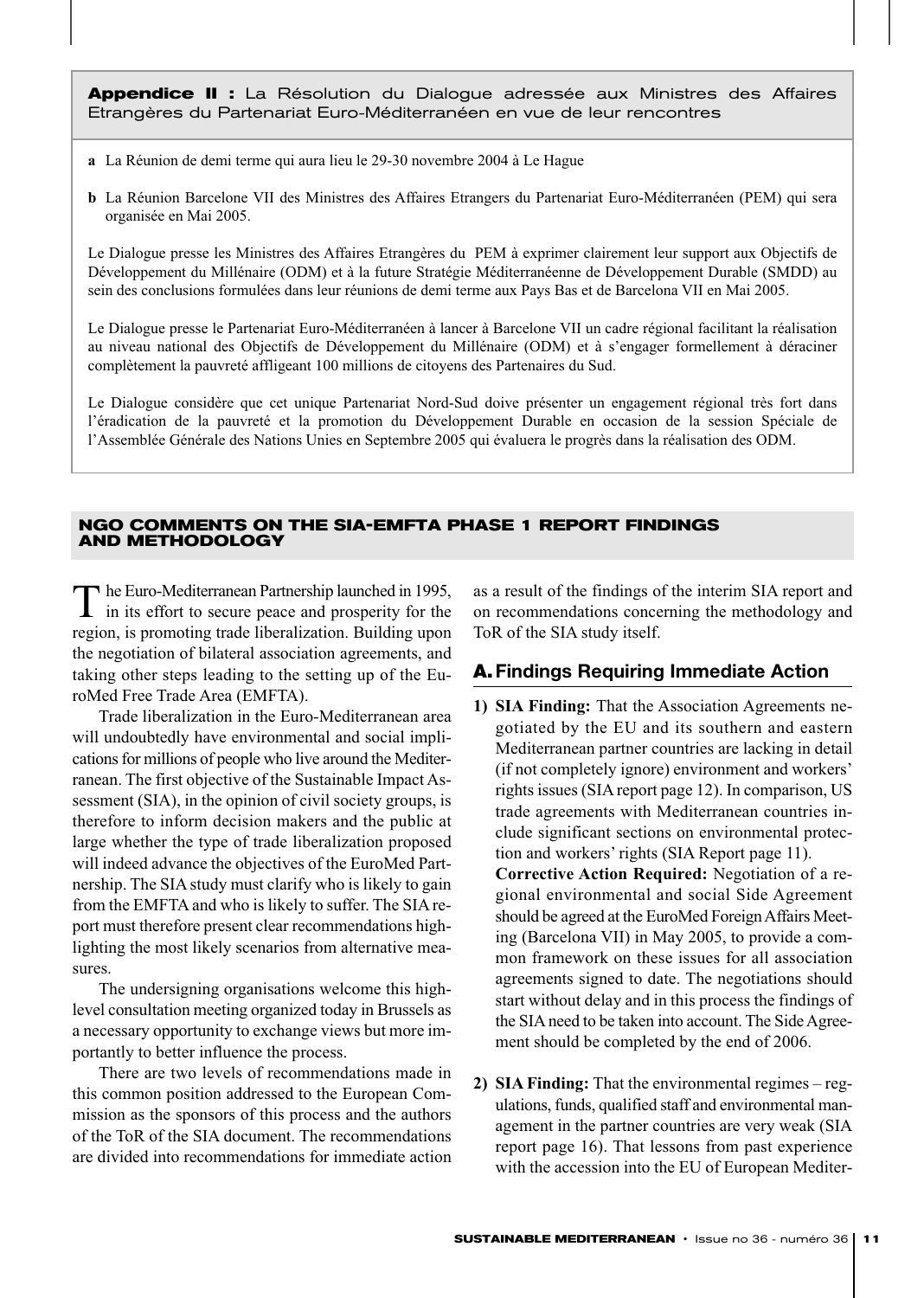ranean states reveals economic and environmental impacts (SIA report page 22) (and that is despite strong support for the respective environmental regimes and large EU funds allocated).

**Corrective Action Required:** Current EU initiatives to strengthen environmental regimes as well as regional cooperation to promote environmental protection and sustainable development are hardly as successful as they should be, neither in their operation nor in the minimal funds allocated by the EU. All EU MEDA funds as well as EIB loans should be screened to ensure they promote sustainability and have support for environmental regimes as a priority issue. Integration of environmental concerns needs to take place in the other sectoral programmes, industry, energy, agriculture, etc. of the EuroMed process, as recommended by EuroMed Environment Ministers at their 2nd conference in 2002. The SMAP programme should be strengthened and broadened, to fulfil one of its original mandates to promote environmental integration throughout EMP activities, and should receive significantly increased funding.

**3) SIA Finding:** That current healthy consumption patterns relating to the Mediterranean diet will be negatively impacted and northern consumer habits, production processes and mobility patterns will be exported with social and environmental impacts (SIA report page 26).

**Corrective Action Required:** MEDA funds should be allocated through the various activities of the Partnership to counter harmful changes already taking place to consumption patterns in the south and eastern Mediterranean that are likely to be further intensified by further trade liberalization.

**4) SIAConclusion:** That non EU Mediterranean countries need to undertake their own studies and consultation process to evaluate the EMFTA and not solely rely on the EU sponsored SIA report (SIA report page 28). **Corrective Action Required:** That matching funds be provided by the EU to support non-EU member states to undertake their own SIA studies.

#### B.**Comments Concerning SIA Methodology and ToR**

#### **1) Links between the SIA-EMFTA and MSSD and the Barcelona Convention**

The links with the forthcoming Mediterranean Strategy for Sustainable Development (MSSD) are not made. No methodology is proposed to demonstrate how EMFTA would enhance overall sustainability, in line with the goals of the MSSD, themselves reflecting the Johannesburg Plan of Implementation, 2002. Yet, EuroMed Environment Ministers recommended in 2002 that the MSSD should become the "vehicle" for the sustainable development strategy of the partnership, and the conclusions of their conference were endorsed by Foreign Ministers at Barcelona VI in December 2003.

Also, there is no identification either of ways in which the proposed EMFTA would contribute to the implementation of the Barcelona Convention 1975 and its Protocols – of which the European Community and seven EU member states are Contracting Parties.

#### **2) Basic scenario of the SIA**

The SIA only contemplates one scenario i.e. trade liberalisation in the EuroMediterranean region. This is contrary to normal practice of Strategic Impact Assessments as well as cost-benefit analysis, which contemplate 'with' and 'without' scenarios, and compare the net benefits from each scenario. The report claims that a range of studies gives a clear message of the *"potential for large welfare gains associated with the EMFTA…(which) is dependent on the success of related national domestic policies"*. Is this the 'welfare' of classical and neo-classical economics? If so, what is the forecast distribution of these welfare gains a) amongst countries or at least North and South viz both EU and south Med b) amongst income groups i.e. its net contribution to poverty reduction in the South Med, and *a fortiori* to achieving the Millennium Development Goals targets for 2015?

"Social and environmental effects" are mentioned, but it appears that no effort will be made to make an extended cost-benefit analysis which will compare social and environmental effects (which many studies indicate could be highly negative) with the imputed economic benefits - but benefits for whom exactly? – to arrive at an assessment of overall net benefits.

#### **3) Only primary impacts are mentioned, not secondary impacts**

Page 27 states that: *"The SIA will not attempt to make value judgments on the relative importance of different impacts, or trade-offs between adverse and beneficial effects."*

Then the SIA emerges not as an impact ASSESS-MENT, but merely a checklist of impacts. Clarifying trade-offs should be one of its central functions and surely the basis for designing a coherent and integrated set of 'mitigation and enhancement' measures referred to.

*The evaluation of potential impacts generally employs a combination of logical analysis and empirical evidence*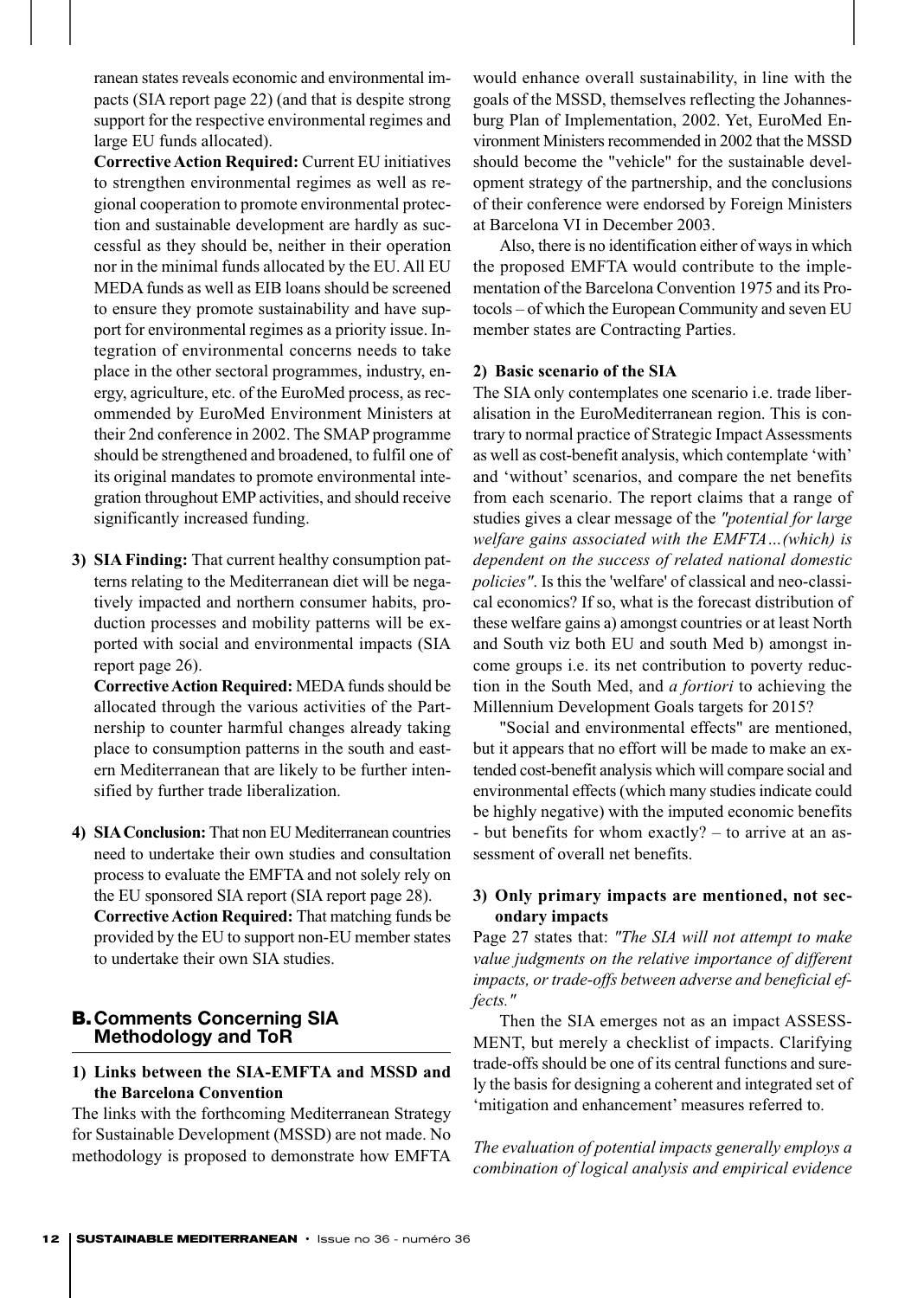*from the literature. Empirical evidence will be sought from other countries' experience of integration with the EU, as well as studies of past trade liberalisation in the region, and the effects of liberalisation more generally.*

This approach ignores the self-evident truth of the very divergent levels of development of South Med Partner states (with the exception of Israel) with those of the EU, or even of pre-accession Spain, Greece and Portugal. The closest approximation to what is contemplated in EMF-TA is NAFTA, in operation for a decade

As stated in the Carnegie Endowment's study (2003): "NAFTA: Promise and Reality: Lessons from Mexico for the Hemisphere".

*NAFTA has accelerated Mexico's transition to a liberalized economy without creating the necessary conditions for the public and private sectors to respond to the economic, social, and environmental shocks of trading with two of the biggest economies in the world. Mexico's most vulnerable citizens have faced a maelstrom of change beyond their capacity, or that of their government, to control.*

According to the last paragraph of section 5.6.3, *"The presentation of findings will be as specific as possible in relation to affected economic sectors, environmental characteristics and particular social groups. In order to avoid key results being lost in the description, a summary table or other approaches will be used to draw out the key findings."* 

What is meant by 'environmental characteristics' *(water resources, air and soil quality, land use, etc.).* Which 'particular social groups'*(women, youth, the poor, farmers, industrial workers, etc.)*?

Moreover, monitoring gender indexes is not an adequate approach to address the specific gender impacts, whether in industry, services or agriculture, of trade liberalisation.

The impact of climate change on water resources is not mentioned (page 15) as a factor expected to progressively limit water resource availability in the region.

#### **4) Mitigation and enhancement measures**

What such measures would involve is not clarified. Development aid programmes *"could contribute to the identification of practical mechanisms to implement mitigation measures that may be proposed based on the SIA findings"* (page 28). Elsewhere in the text, identification appears as the responsibility of the contractor.

The report also states, *"For details of the agreements which have yet to be defined, the SIA will additionally provide information for negotiations."* Why not recommendations?

#### **5) Product coverage of SIA**

#### *• Industrial goods*

It appears that the SIA will refrain from suggesting any change in liberalisation schedules (whether tariff or non-tariff barriers) for industrial goods enshrined in Association Agreements, even in cases where such a measure would be the most cost-efficient in terms of avoiding negative impacts. Page 30 states: *For those aspects of the agreements which are already defined, the main purpose of the SIA is to contribute to the design of complementary mitigation and enhancement measures. The effects of the agreements will be assessed by comparison with a baseline scenario, which reflects the situation that would exist if the agreements had not been made".*

#### *• Agricultural goods*

The methodology (p 11 par 3) appears to contemplate a limited range of agricultural products, but does not reflect the much broader agricultural trade liberalisation foreshadowed by the final conclusions of the Barcelona VI conference of EMP Foreign Ministers, December 2003 viz:

*"Ministers expressed their common commitment to achieving a free trade area, including trade in agriculture by the target date of the Barcelona Declaration of 2010."*

#### *• Services*

Page 11 par 4 does not reflect more recent commitments to wide-ranging services liberalisation according to the two most recent conferences of EuroMed Trade Ministers viz:

*"Ministers reaffirmed the objective of liberalisation of trade in services across the EuroMed area, taking into account the obligations arising from GATS article V. (3rd Conference of EMP Trade Ministers July 2003, final conclusions)*

*(Ministers) reiterated their commitment to liberalisation in this important sector and to the ultimate aim of complementing the Euromed liberalisation of trade in goods with an integrated free trade area for services. (4th Conference of EMP Trade Ministers, July 2004, final conclusions)*

#### **6) Future mechanisms**

The report (page 28) indicates "Proposals for a participatory and practicable monitoring mechanism to assist EMP countries and stakeholders to promote sustainability during the evolution of EMFTA will be prepared in Phase Three".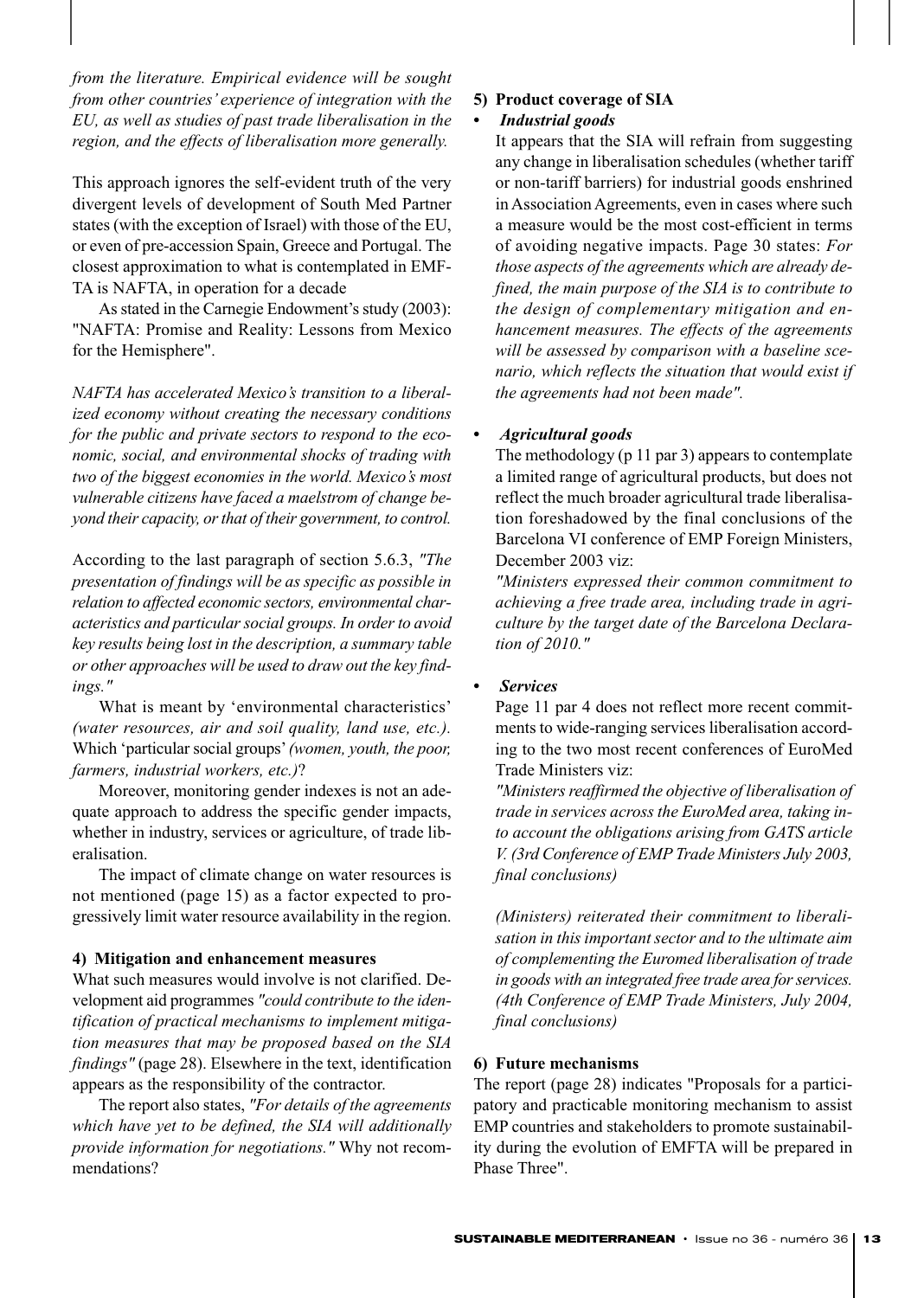The MSSD and its supporting institution MCSD are apparently not considered for the monitoring exercise posited below. Why not? Close consultations (page 28) "with EU's MEDA representatives" are proposed. Stakeholder participation in such consultations is not clarified.

#### **7) Language of publications**

The absence of an Arabic language version of the proposed newsletter is extremely unfortunate and will not be well received in Arabic-speaking South Mediterranean Partner countries (i.e. 9 out of the 10 South Mediterranean partners). This decision should be reviewed.

#### **Submitted by:**

ENDA Europe, ENDA Maghreb, European Environmental Bureau (EEB), Friends of the Earth MedNet, Mediterranean Information Office for the Environment, Culture and Sustainable Development (MIO-ECSDE), RAED-Arab Network for Environment and Development, WWF (World Wide Fund for Nature)-Mediterranean Programme

#### **URGENT NEED FOR THE IMPLEMENTATION OF THE SPECIALLY PROTECTED AREAS OF MEDITERRANEAN IMPORTANCE (SPAMI) NETWORK**

The Mediterranean Action Plan (MAP) was established in 1975 as the first Regional Seas programme of the Unites Nations Environment Programme (UNEP). One year after the Convention for the Protection of the Mediterranean Sea against Pollution (Barcelona Convention) and two annexed Protocols were signed giving a solid legal support to MAP activities.

During its first period MAP objectives were mainly to assist Mediterranean countries to assess and control marine pollution. To facilitate this work a Coordinating Unit was created and a specific programme for pollution monitoring and research was established (MEDPOL).

This original focus on pollution was considerably widened when it became evident for the Barcelona Convention Contracting Parties that marine pollution was originated predominantly on land and that the impact of human activities, including pollution, was generating serious damages on the rich biodiversity of the region.

The Genoa Declaration (1985) of the Mediterranean Governments and the revision of the Barcelona Convention an its Protocols in 1995, provided MAP with new instruments to address problems like degradation of coastal areas and coastal area management, protection and sustainable use of biodiversity or a more integrated approach to development and environmental issues in the region.

This second phase of MAP was renamed Action Plan for the Protection of the Marine Environment and the Sustainable Development of the Coastal Areas of the Mediterranean. Accordingly the Convention and its Protocols were modified to meet the new objectives.

In this context a first attempt to protect the Mediterranean natural heritage under MAP was put forward with the signature in 1982 of a Protocol concerning Specially Protected Areas. The scope of this Protocol was considerably consolidated in a new text after the 1995 revision (Specially Protected Areas and Biological Diversity in the Mediterranean) signed in 1995. This new protocol entered into force in December 1999 together with its annexes.

#### **Specially Protected Areas of Mediterranean Importance (SPAMI)**

It is clear that the principal instrument to achieve the above mentioned objectives is a consistent system of Natural Protected Areas that have necessarily to go beyond the simple addition of the existing National Networks due to the weakness of most of them and to the need of common criteria and coordinated action.

For this purpose a new category was created – Specially Protected Areas of Mediterranean Importance (SPA-MI) – that will act as the vertebrating structure of all the system.

In consequence, the SPAMI list should include sites which fulfil at last one of the following general criteria:

- *•* are of importance for conserving the components of biological diversity in the Mediterranean;
- *•* contain ecosystems specific to the Mediterranean area or the habitats of endangered species;
- *•* are of special interest at the scientific, aesthetic, cultural or educational levels.

The establishment of the SPAMI list wishes to reinforce and not to substitute the existing national networks.

In that sense countries are encouraged to create new protected areas in zones subject to its sovereignty or jurisdiction, as well as to implement common approaches for protection measures, planning and management.

Taking into account the very different quality of the existing Protected Areas Networks in the region, the SPAMI listing procedure acts as a catalyst at national level to upgrade the planning and management measures not only of the concerned areas but as well as of all the rest of the SPAs.

At regional level the SPAMI network is supposed to facilitate cooperation, sharing of information and capacity building. To that purpose a specialized Coordinating Office has been proposed to work in close cooperation with SPA / RAC.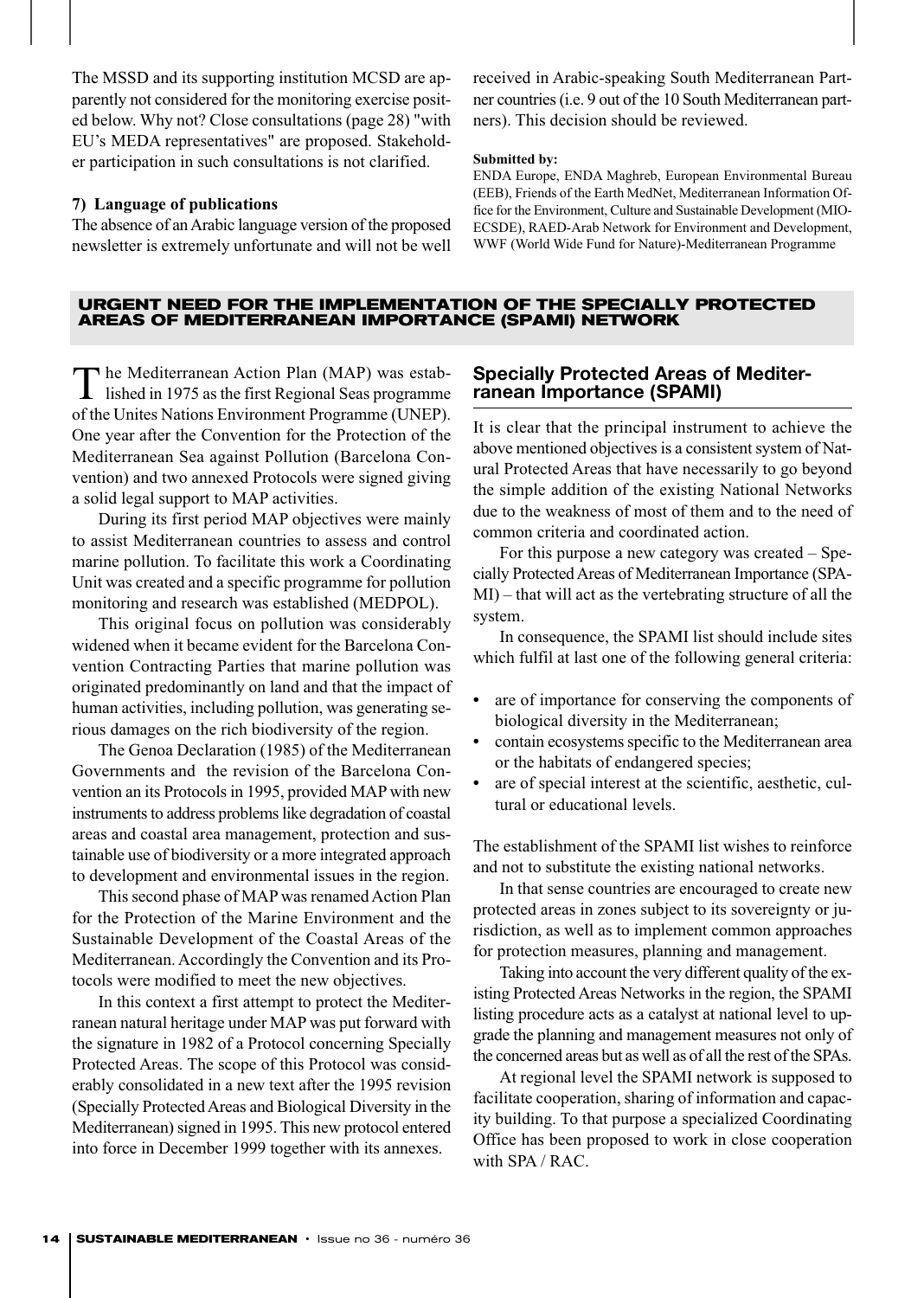#### **The SPAMI List**

In 2001 several countries proposed the first areas to be included in the SPAMI List. As a result the meeting of the Contracting Parties held in Monaco (October 2001) approved the listing of the following twelve areas.

| <b>NAME</b>                                                                           | <b>AREA HAS</b>                  | <b>LEGAL PROTECTION CATEGORY</b>           | <b>MAIN VALUES</b>                                                                                          |  |  |
|---------------------------------------------------------------------------------------|----------------------------------|--------------------------------------------|-------------------------------------------------------------------------------------------------------------|--|--|
| Isla de Albor_n y Fondos Mari-<br>nos de su Entorno                                   | 26.457                           | Natural Site                               | Presence of endangered mediter-<br>ranean species (endemic fauna and<br>flora)                              |  |  |
| Cabo de Gata $-N$ jar                                                                 | 49.547                           | Natural Park                               | Presence of 22 habitat types of the<br>EU Habitats Directive and 43 annex<br>I species of EU Bird Directive |  |  |
| Fondos Marinos del Levante<br>Almeriense                                              | 6.313                            | Natura 2000 Area Natural Monument          | Posidonia oceanica meadows and<br>associated species                                                        |  |  |
| Mar Menor y su Entorno                                                                | 26.000                           | Protected Landscape, Natural Park and      | Coastal lagoon; seagrass meadows;<br>protected species of fauna end flora                                   |  |  |
| Islas Columbretes                                                                     | 12.306<br><b>Nature Reserves</b> |                                            | Important presence of rare and en-<br>dangered Mediterranean species of<br>flora and fauna                  |  |  |
| Cap de Creus                                                                          | 13.886                           | Nature Reserve and Marine Reserve          | Marine and coastal rare habitats.<br>Protected species of fauna and flora                                   |  |  |
| Illes Medes                                                                           | 511                              | Natural Park including Nature Reserves     | Posidonia oceanica; marine protect-<br>ed species, marine birds reproduc-<br>tive colonies                  |  |  |
| $Port - Cross$                                                                        | 2.988<br>Marine Reserve          |                                            | Seagrass meadows; protected<br>species                                                                      |  |  |
| Archipel des Kneiss                                                                   | 5.850                            | <b>National Park</b>                       | Seagrass meadows, very important<br>area for wintering of birds                                             |  |  |
| Archipel de la Galite                                                                 | 2.715<br>Nature Reserve          |                                            | Posidonia oceanica meadows; en-<br>dangered bird and fish species; for-<br>mer habitat of monk seal         |  |  |
| Zembra et Zembretta                                                                   | 5.090                            | National Marine Park                       | Posidonia oceanica: former habitat<br>of monk seal; protected bird species                                  |  |  |
| Marine Mammals Sanctuary of<br>the Tyrrhenian - Corsican -<br>Provençal Mediterranean | 8.700.000                        | Proposed National Marine Park<br>Sanctuary | Marine mammals; protected species                                                                           |  |  |

In 2003 the meeting of the Contracting Parties (Catania, November 2003) decided to include two new areas both in Spain: Archipiélago de Cabrera and Acantilados de Maro-Cerro Gordo.

It is clear that in the present situation there is no balance at all at geographic and ecosystems level, and that it is urgent to create SPAMIs especially in the southern and eastern countries of the region.

MIO-ECSDE members and other MAP partners could play a crucial role pushing their national authorities to ratify the Protocol, if they have still not done so, and proposing appropriate areas to be included in the SPA-MI list.

There is a need as well of a more active role of RAC/SPA in implementing the SPAMI network and supporting those countries that have difficulties for the declaration of SPAMIs. MAP Partners could insist on that need contacting Natinal Focal Points for RAC/SPA, RAC/SPA Director and MAP Coordinator.

Institute for Research and Cooperation in the Mediterranean Region "Friends of the Mediterranean"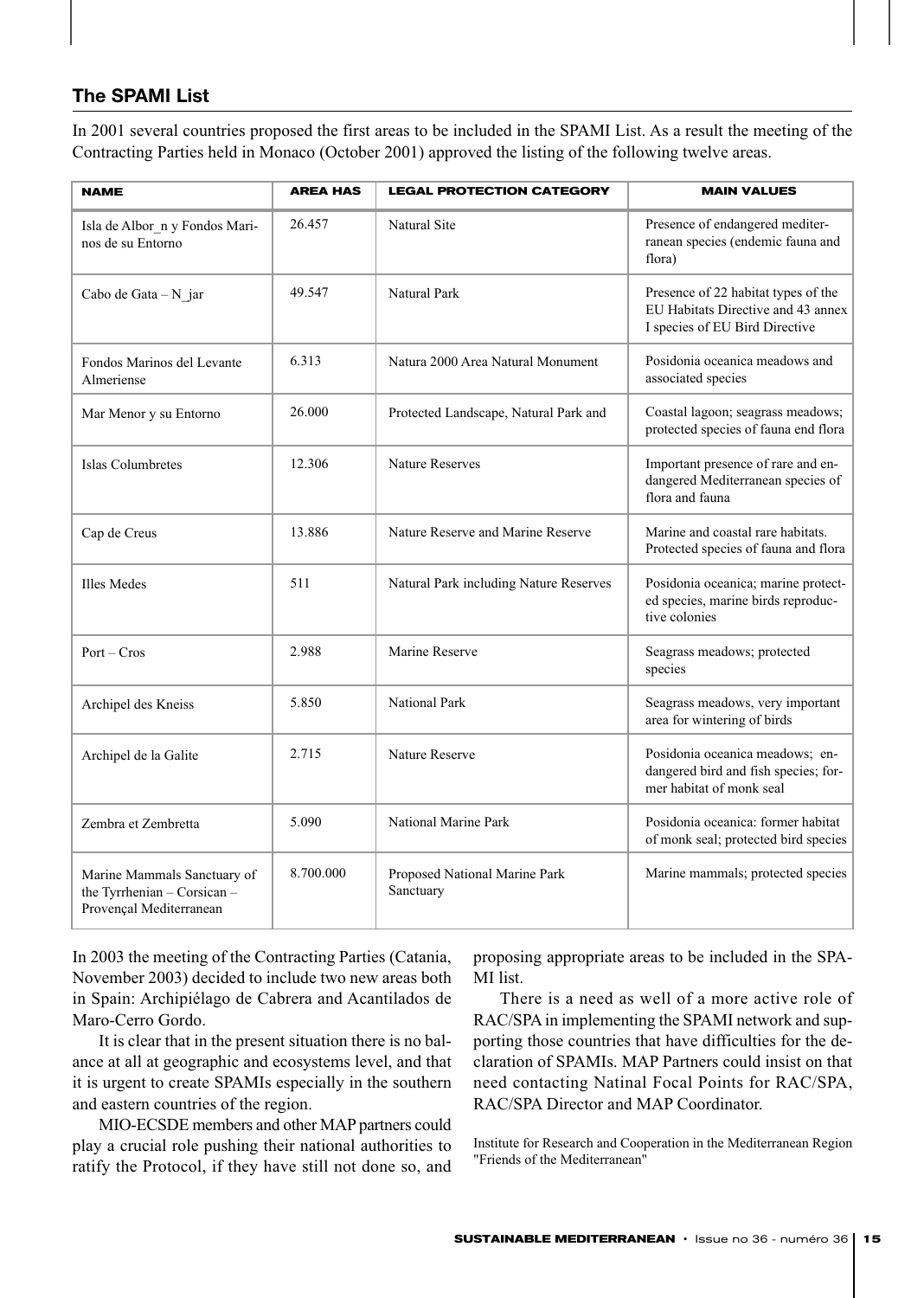#### **THE LAUNCHING OF THE ARABIC VERSION OF THE EDUCATIONAL PACKAGE "WATER IN THE MEDITERRANEAN"**

#### **League of Arab States, Cairo, 8 December 2004**

The Official Launching (Press event) of the educa-<br>tional material was organised by MIO-ECSDE, GWP-Med, RAED and AOYE under the auspices of HE the Secretary General of the League of the Arab States (LAS), Mr Amr Moussa, at the premises of the LAS on the 8th of December 2004. The new publication was launched and its significance underlined by a number of high level representatives from Egyptian Authorities, as well as by representatives of the MEdIES Core Group. The event was attended by approximately 100 participants who were politicians, officials, interested formal and non-formal educators and of course journalists.

**Dr. Klaus Toepfer**, Executive Director of UNEP officially opened the launching noting that in 2002 he himself had also launched the initial English version of "Water in the Mediterranean". Dr. Toepfer stressed the importance of addressing the critical issue of water through education, especially in light of the new UN Decade on Education for Sustainable Development (UN DESD). As **Dr. Emad Adly**, chairman of RAED underlined, this publication is not restricted to the theme of water, as water serves as a means for addressing more general environmental and sustainable development issues. **Prof. Michael Scoullos**, chairman of MIO-ECSDE, GWP-Med and MEdIES Coordinator explained that at the beginning the idea of a common book for students of all the Mediterranean countries was considered almost impossible due to the different languages, cultures, etc. However, through the MEdIES Initiative, this common book is becoming a reality, since after the English, Italian, French, Hellenic and Turkish versions, the Arabic version of "Water in the Mediterranean" is ready for the use of Arabic speaking educators, available also on the MEdIES web-page. **Ms. Fatma El Mallah**, Head of the CAMRE Secretariat - League of Arab States (LAS), underlined that it is important to hold this launch in the premises of LAS and that the League will continue to support such meetings of the civil society. **Mr. Paul Mifsud**, Coordinator of UNEP/MAP marked that it is an honour for UNEP/MAP to take part in the Core Group of the MEdIES Initiative and announced that UNEP/MAP's new web-site will also be in Arabic. **Minister Mr. Youssef Abu Safieh**, Chairman of the Environment Quality Authority of Palestine, and Member of the Board of COMPSUD, noted that informing young people about the various environmental challenges may be done rather successfully by the civil society. He supported the need to address the issue of water because it is a real problem for many parts of the Arabic world and he expressed his wish that MIO-ECS-DE and MEdIES will continue their efforts in this field. **Dr. Emad Hassoun**, Assistant to the Minister of Local Administration and Environment in the Arab Republic of Syria, welcomed the new publication and drew attention to the fact that water may have a distructive effect because of floods and other natural disasters. **Dr. Ibrahim Shabaka**, Ministry of Education, stressed that "Water in the Mediterranean" is a publication that is consistent with the Ministry's objectives, suitable for formal and nonformal education, and particularly important because it addresses water through many aspects. He described it as comprehensive, flexible, well designed, balanced and inclusive. **Dr. Magdy Allam**, Ministry of Environment, Egypt, underlined that water is at risk in Egypt and presented indicative data proving this. He pledged that the Egyptian Government, through his Ministry will make sure that this material will reach all relevant sectors, and particularly the schools. **Eng. Abdel Rahman Shalabi**, Ministry of Water Resources and Irrigation underlined that water is a main vehicle for achieving sustainable development, and he agreed that for the case of Egypt there are risks both in the quality and quantity of water. **Mr. Salvatore D'Angelo**, Italian Ministry for Environment and Territory, which is a member also of the Core Group of MEdIES, noted that sustainable development requires the collaboration of many actors and underlined the importance of this publication in view of the UN DESD. **Mr. George Hatzimihelakis**, Greek Embassy in Egypt stated that the Greek Government contributes and supports the MEdIES Initiative and will continue to do so; **Dr. Radwan Al-Weshah**, UNESCO Cairo Office underlined the need to hold training seminars and courses for the sustainable management of water and **Dr. Mahmoud Sherif**, President of the General Federation of NGOs in Egypt also welcomed the new publication that will be particularly supportive to the work of NGOs. Finally, **Ms. Iro Alambei** and **Ms. Vicky Malotidi** MIO-ECSDE Programme Officers presented in brief the MEdIES Initiative and the educational material "Water in the Mediterranean" and the floor was open to questions and comments. Several journalists asked whether the new material is going to be implemented in the formal or informal level and when it is estimated that it will reach the Egyptian schools.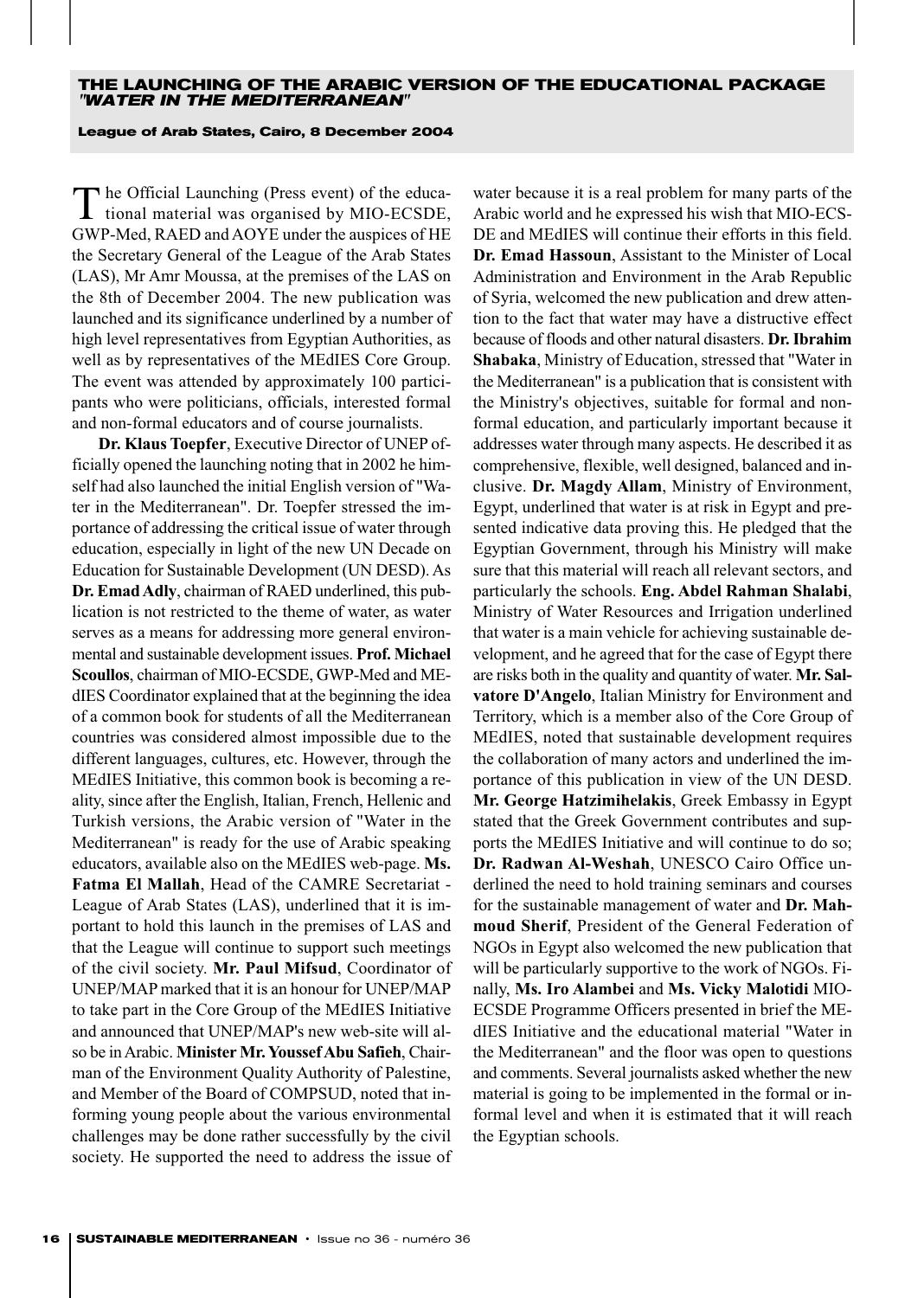#### **TRAINING SEMINAR FOR EGYPTIAN EDUCATORS FOR THE IMPLEMENTATION OF "WATER IN THE MEDITERRANEAN"**

**Cairo, 9 December2004**

The training seminar was co-organised by the Arab Of-<br>fice for Youth and Environment (AOYE), the Arab Network for Environment and Development (RAED) and MIO-ECSDE. The approximately 200 participants, formal and non-formal educators, followed theoretical presentations on the evolution of Environmental Education and the role of Environmental Education in Tertiary education. The participants were introduced to the objectives of the MEdIES Initiative and the contents of "Water in the Mediterranean" and were instructed on how to download it from www.medies.net

During the second part of the Seminar, there was an

**THE 9TH AGM OF MIO-ECSDE LA 9ème AGA DE MIO-ECSDE**

The 9th AGM of MIO-ECSDE took place in Cairo on the 9th of December 2004 at the Pyramisa Hotel. 30 Member Organisations from 14 countries were represented. The AGM decided that from 2005 six additional seats will be added to the Executive Bureau of MIO-ECSDE because of the EU Enlargement: one for Cyprus, one for Malta, one for Slovenia and an equal number (three) from non-EU Mediterranean countries given that Member Organizations from these countries express interest. France, Italy, Greece and the two non-EU Mediterranean seats held by Tunisia and Morocco as well as the EEB appointee had reached the end of their twoyear term. The 9th AGM unanimously approved the new Executive Bureau which is as follows:

| Chairman:       | Prof. Michael Scoullos (Greece)        | cutif qui se compose de la manière suivante : |                                        |  |
|-----------------|----------------------------------------|-----------------------------------------------|----------------------------------------|--|
| Co-Chairman:    | Prof. Mohammed Ftouhi (Morocco)        |                                               |                                        |  |
| <b>Members:</b> | Dr. Emad Adly (RAED)                   | <b>Président :</b>                            | Prof. Michel Scoullos (Grèce)          |  |
|                 | Mr. Georges Cingal (EEB)               | Coprésident :                                 | Prof. Mohammed Ftouhi (Maroc)          |  |
|                 | Ms. Bessie Mantzara (Elliniki Etairia) | <b>Membres:</b>                               | Dr Emad Adly (RAED)                    |  |
|                 | Mr. Mario Alves (Portugal)             |                                               | M. Georges Cingal (BEE)                |  |
|                 | Prof. George Aillaud (France)          |                                               | Mme Bessie Mantzara (Elliniki Etairia) |  |
|                 | Mr. Ziyad Alawneh (Jordan)             |                                               | M. Mario Alves (Portugal)              |  |
|                 | Prof. Youssef Nouri (Tunisia)          |                                               | Prof. George Aillaud (France)          |  |
|                 | Mr. Malek Ghandour (Lebanon)           |                                               | M. Ziyad Alawneh (Jordanie)            |  |
|                 | Ms. Michela Presta/Ms. Patricia Bonel- |                                               | Prof. Youssef Nouri (Tunisie)          |  |
|                 | $li$ (Italy)                           |                                               | M. Malek Ghandour (Liban)              |  |
|                 | Ms. Marta Puigdomenech (Spain)         |                                               | Mme Michela Presta/Mme Patricia        |  |
|                 |                                        |                                               | Bonelli (Italie)                       |  |
|                 |                                        |                                               | Mme Marta Puigdomenech (Espagne)       |  |

introductory presentation on how to construct Concept Maps, a methodology widely used in Environmental Education Programmes. The participants constructed a "map" by attempting to link, in the correct sequence, all steps in the journey of water from its source to our homes. In closing, the CD version of the Arabic water kit was distributed to the participants. According to their evaluation of the seminar, the participants stated they would wish more active participation on their behalf and they asked as a follow up to be further trained in all methodologies used in Environmental Education.

La 9ème AGA de MIO-ECSDE s'est tenue le 9 décembre 2004 au Caire, à l'hôtel Pyramisa. Des représentants de trente (30) organisations membres de 14 pays ont fait acte de présence. L' AGA a décidé que six sièges supplémentaires seraient ajoutés à partir de 2005 au Bureau Exécutif de MIO-ECSDE, en raison de l'élargissement de l'UE: un pour Chypre, un pour Malte, un pour la Slovénie et un nombre paritaire (trois) pour les pays méditerranéens n'appartenant pas à l'UE, vu l'intérêt manifesté par les organisations membres de ces pays. La France, l'Italie, la Grèce et les deux sièges de pays méditerranéens en dehors de l'UE, occupés par la Tunisie et le Maroc, ainsi que le représentant nommé par le BEE, avaient atteint la fin de leur mandat de deux ans. La 9ème AGA a approuvé à l'unanimité le nouveau Bureau Exévante :

| <b>SUSTAINABLE MEDITERRANEAN</b> · Issue no 36 - numéro 36   17 |  |  |
|-----------------------------------------------------------------|--|--|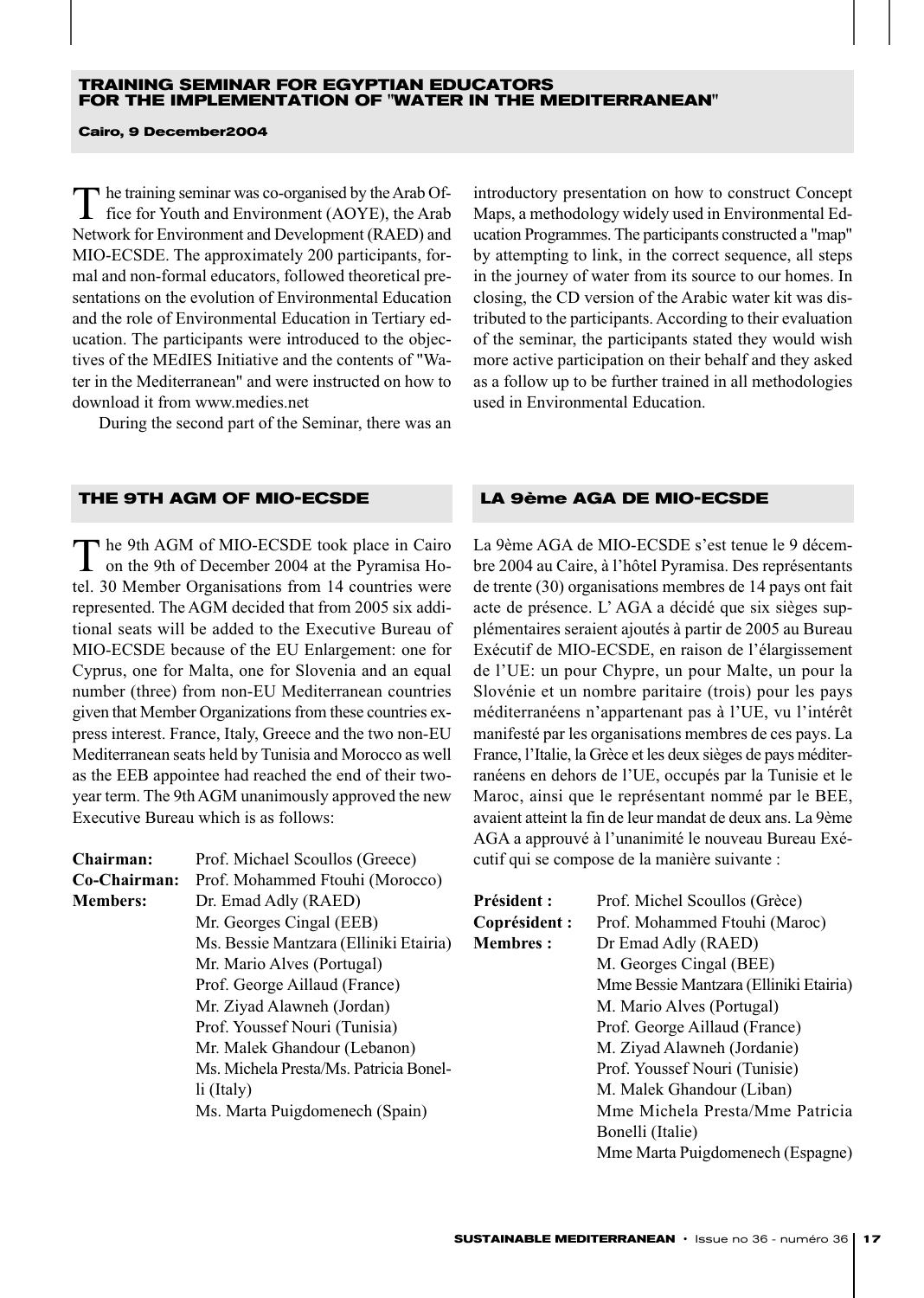#### **SUB-REGIONAL CONSULTATION ON WATER: FOLLOW UP OF THE JOHANNESBURG PLAN OF IMPLEMENTATION "JPOI"**

#### **Cairo, 6-8 December 2004**

RAED and AOYE co-organised, with the support al-so of MIO-ECSDE, the *Sub-Regional Consultation on Water: Follow up of the Johannesburg Plan of Implementation "JPoI"*, Cairo, 6-8 December 2004. The meeting took place in the League of Arab States (LAS) and was attended by Mrs. Fatma El Mallah, Director for Environment, Housing and Sustainable Development - League of Arab States (LAS), on behalf of H.E. Mr. Amr Mousa, the Secretary General of LAS; Prof. Youssief Abu Safieh Minister for Environment in Palestine; Prof. Emad Hasoon, Assistant of the Syrian Minister of Local Administration and Environment; Dr. Magdy Allam, Representing the Egyptian Minister of State for Environment; Dr. Adbel Rahman Shalaby, Representing the Egyptian Minister for Water Resource and Irrigation; Dr. Mahmoud El Sherif, Chairman of the General Federation of Civil Society Organization and NGOs in Egypt; Dr. Habib El Habr - Vice Regional Director for the United Nations Environment Program in West Asia, UNEP/ROWA; Representatives of the civil societies in the Arab countries

members of RAED (Morocco, Tunisia, Libya and Sudan) and representatives of the civil society working in the field of water in Egypt.

The main goals of the meeting were:

- *•* to explore the outcomes of the Johannesburg summit concerning water in the region.
- *•* to explore the Millennium Development Goals concerning water supply and sewage.
- *•* to define the concept of Integrated Water Resources Management.
- *•* to explore the status of water in Arab Countries and the Mediterranean.
- *•* to give an idea about water Aid and access to it.
- *•* to determine the main characteristics of the regional partnerships and the role of civil society in the field of managing water resources.
- *•* to activate the Arab initiative for sustainable development particularly the parts concerning the water and sanitation.



Mediterrània CIE and MIO-ECSDE are calling for candidates to be considered for the 5th MEDITERRANEAN HONORIFIC AWARD, which will be given to innovative projects relating to Education for Sustainable Development.

3rd of June 2005, Tarragona

#### REQUIREMENTS

This award is open to all those organisations in the Mediterranean region working on the protection and improvement of the environment. This year any innovative project in the field of education for sustainable development can be submitted.

#### DOCUMENTS TO BE PRESENTED:

- **1.** A summary description of the project (maximum 10 pages). It has to include the objectives of the project, the budget, the resources needed and a list of the educational or awareness-increasing material published and/or to be published.
- **2.** A file with information on the organisation.

LANGUAGE English

### ENTRY DATES

until the 29th of April, 2005

#### PRIZE

MIO-ECSDE will offer the winner a cheque for a token amount so as to support the diffusion of the outcome of the project (e.g. educational or awarenessincreasing material, a publication, etc.).

#### JURY

- **Prof. Mohammed Ftouhi**, Co-Chairman of the Executive Bureau of MIO-ECSDE.
- **ngel Ju** rez, President of the MARE TERRA Foundation
- **Prof. Drasko Serman**, University of Zagreb Medical School
- **Vicky Malotidi**, MEdIES Secretariat
- **Marta Puigdomenech**, Secretariat of Mediterrània-CIE

#### DELIVERY TO

the projects can be delivered by post or by e-mail to:

#### **MEDITERR\_NIA, CENTRE D'INICIATIVES ECOL\_GIQUES**

C/Francol\_, 56-58 Tarragona 43006 **TEL:** (+34) 977 55 13 00 **FAX:** (+34) 977 55 09 28 **E-MAIL:** cooperacion@mediterraniacie.org Web: http://www.mediterraniacie.org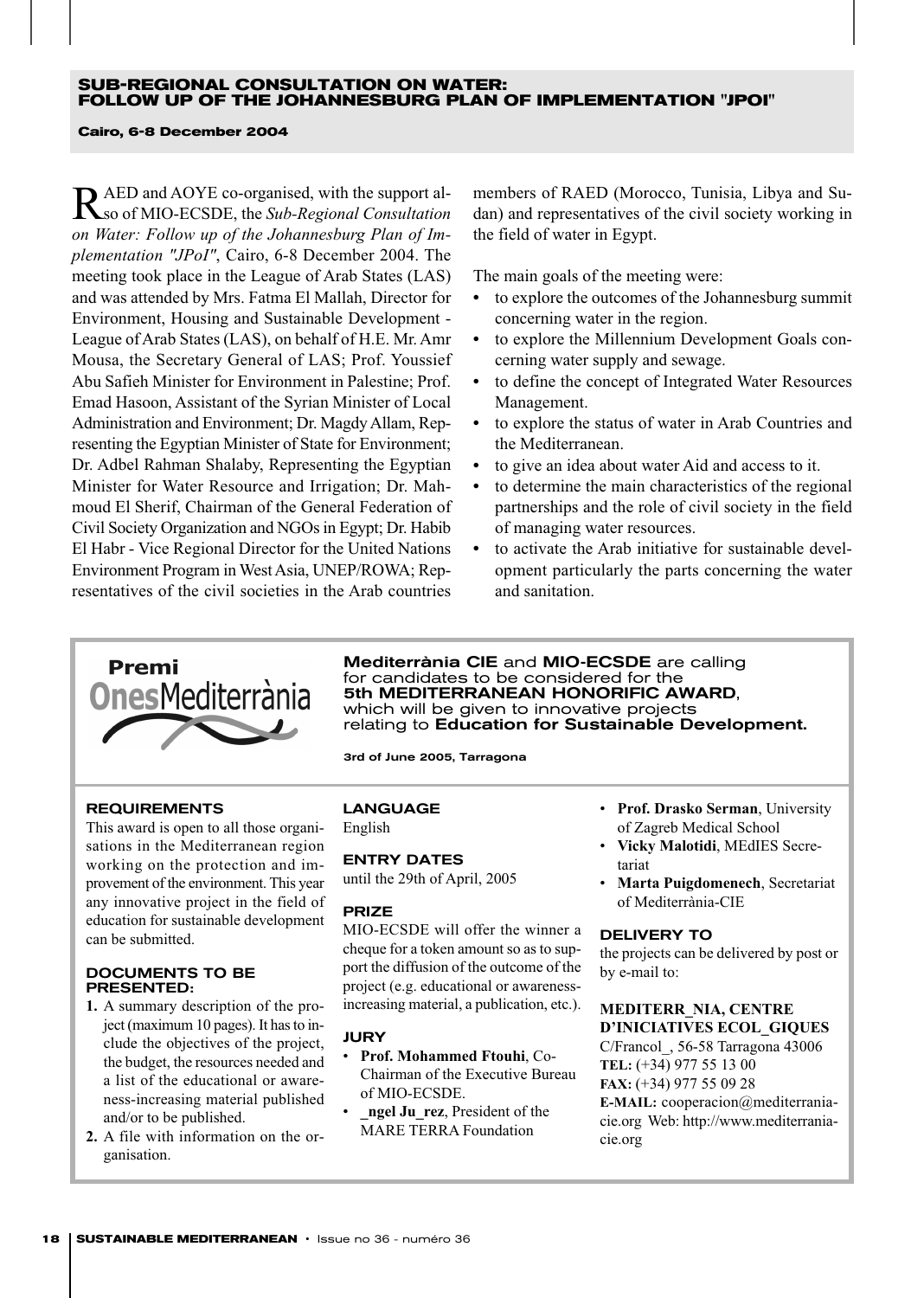| <b>MEETINGS SCHEDULED FOR 2005</b>                                                                                               |                   |                         |
|----------------------------------------------------------------------------------------------------------------------------------|-------------------|-------------------------|
| CIVIL SOCIETY CONFERENCE ON THE MSSD                                                                                             | <b>ROME</b>       | 11-12 MARCH             |
| 2nd INTERNATIONAL FORUM ON PARTNERSHIPS FOR SUSTAIN-<br>ABLE DEVELOPMENT: ADVANCING IMPLEMENTATION ON WATER<br><b>AND ENERGY</b> | <b>MARRAKESH</b>  | 21-23 MARCH             |
| LUXEMBOURG EUROMED CIVIL FORUM                                                                                                   | <b>LUXEMBOURG</b> | $1-3$ APRIL             |
| INTERNAT ONAL SYMPOS UM ON "WATER AND LAND MANAGE-<br>MENT FOR SUSTA NABLE IRR GATED AGR CULTURE"                                | <b>ADANA</b>      | 4-8 APRIL               |
| REGIONAL STAKEHOLDERS MEETING ON THE MSSD                                                                                        | <b>ROME</b>       | 5-7 APRIL               |
| $CSD-13$                                                                                                                         | <b>NEW YORK</b>   | 11-22 APRIL             |
| <b>INDICATORS FOR SUSTAINABLE DEVELOPMENT STRATEGIES</b><br>AND POLICIES IN THE MEDITERRANEAN REGION                             | <b>NICE</b>       | 9-11 MAY                |
| SUSTAINABLE CONSTRUCTION: ACTION FOR SUSTAINABILITY IN<br>THE MEDITERRANEAN REGION                                               | <b>ATHENS</b>     | 9-11 JUNE               |
| 10th MCSD MEETING                                                                                                                | <b>ATHENS</b>     | 20-22 JUNE              |
| WORLD CONGRESS ON EDUCATION                                                                                                      | <b>TORINO</b>     | 3-6 OCTOBER             |
| 4th MEETING OF THE COMPSUD                                                                                                       | <b>BEIRUT</b>     | <b>OCTOBER-NOVEMBER</b> |
| 4th DIALOGUE OF NGOs, PARLIAMENTARIANS, JOURNALISTS,<br>ETC. ON SUSTAINABLE DEVELOPMENT IN THE MEDITERRANEAN                     | <b>BEIRUT</b>     | <b>OCTOBER-NOVEMBER</b> |
| 14th MEETING OF THE CONTRACTING PARTIES TO THE<br><b>BARCELONA CONVENTION</b>                                                    | <b>SLOVENIA</b>   | <b>NOVEMBER</b>         |
| HEADS OF STATE SUMMIT OF THE EMP                                                                                                 | <b>BARCELONA</b>  | <b>NOVEMBER</b>         |

In the last week of December 2005 MIO-ECSDE relocated to new premises. For thirteen great years the organisation was hosted in the hospitable building of its cofounding Greek national NGO *Elliniki Etairia* (Hellenic Society for the Protection of the Environment and the Cultural Heritage) situated in the historical centre of the city of Athens. The new offices are very close to the old ones and have been designed to fit the needs and functions of the Federation. It is with great pleasure that the Chairman, Executive Bureau and Secretariat of MIO-ECSDE look forward to welcoming you in its new space. The inaugural celebration of the new MIO-ECSDE premises is scheduled for the 21st of February 2005.

#### New address

12 Kyrristou str • 10556 Athens, Greece